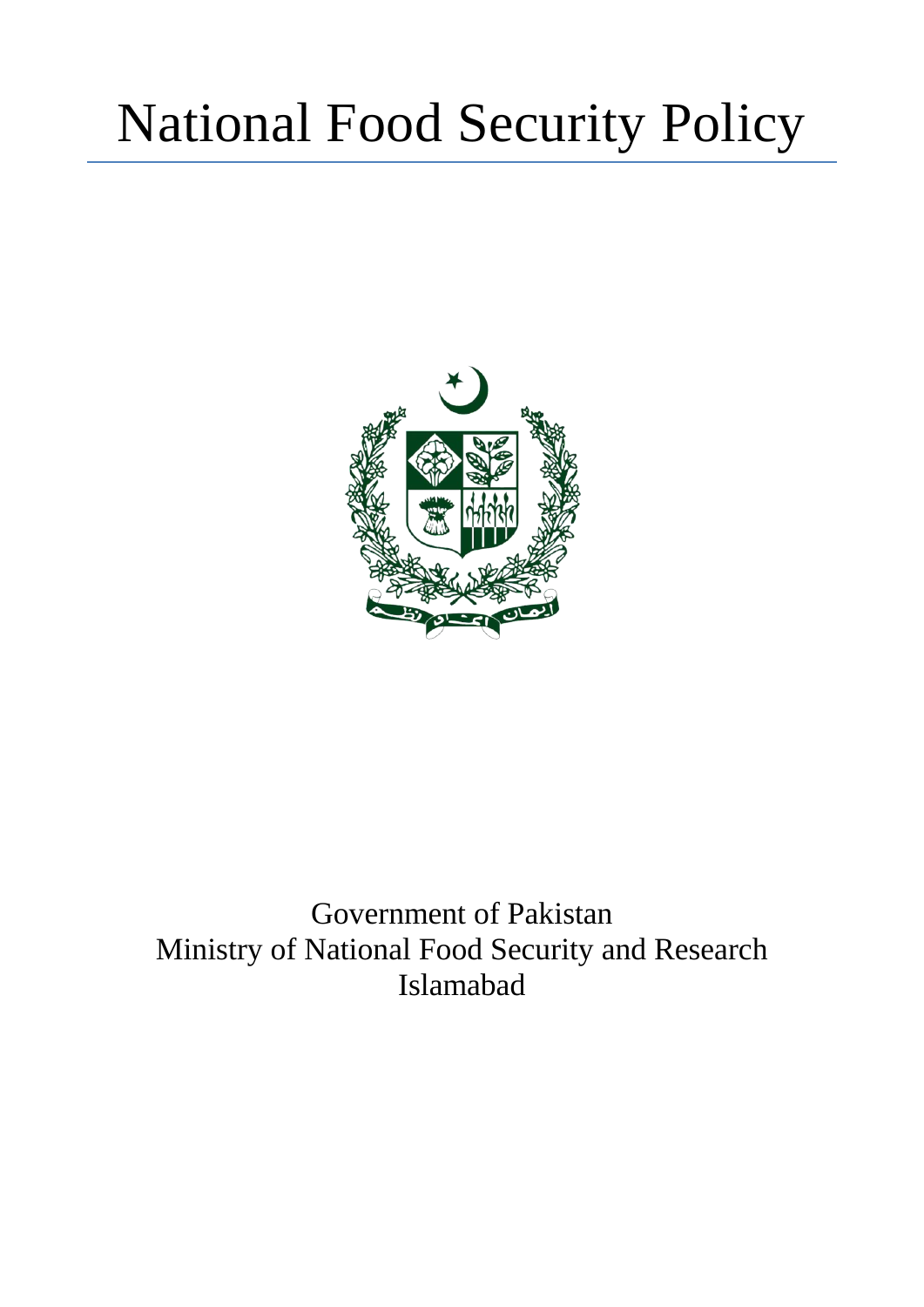# *Foreword*

<span id="page-1-0"></span>Achieving food and nutritional security for its population has remained one of the core underlying objectives of all the policies, programs and strategies of Pakistan since its independence. Under  $18<sup>th</sup>$ constitutional amendment, the functions of Ministry of Food and Agriculture (MINFA) were devolved to provinces on  $30<sup>th</sup>$  June 2011. In view of the importance of attaining and maintaining national food security and better execution of un-devolved functions (24) of MINFA, Ministry of National Food Security and Research (MNFSR) was established by the Government of Pakistan on 26<sup>th</sup> October, 2011. From the very first day, the need for a comprehensive National Food Security Policy has been strongly felt at MNFSR.

Achieving food security and nutrition for its population is a high priority for the Government of Pakistan. A number of important policy initiatives have been taken in this direction, which include the concept development of the National Zero Hunger Program, the food security assessment survey, the recent commitment of the Government for Sustainable Development Goals, particularly to the SDG-1 and 2 about poverty and Zero Hunger Challenges. To document all these initiatives and future strategies in light of the SDGs, MNSFSR prepared a comprehensive National Food Security Policy.

It is a matter of immense pleasure that the Ministry of National Food Security and Research is releasing first comprehensive food security policy document. I strongly believe that any policy or program towards food security can only be successful if it is based on relevant policy measures planned for achieving food security and nutrition goals through sustainable development of the agriculture sector. This policy document focuses on enhancing food availability, improving food access, enabling food utilization and ensuring food stability at all levels. This policy is based on series of discussions with stakeholders, policy briefs prepared by MNFSR, projects and proposals developed, new acts and laws, special programs for addressing food security, food security assessment, and a framework for expanding agricultural production base.

I would like to congratulate the Secretary MNFSR and his team for developing comprehensive policy document. I also appreciate the valuable contribution from Mr. Seerat Asghar (Former Secretary MNFS&R) for laying a strong foundation for this food security policy document. I would also express my sincere thanks to various federal government institutions like Ministry of Planning, Development and Reforms, Pakistan Agricultural Research Council, National Agricultural Research Centre, Agricultural Policy Institute; international organizations like FAO, ICIMOD,WFP; and provincial governments for providing valuable inputs in finalizing this document.

I am confident hope that this policy will contribute in addressing the challenges of achieving food and nutritional security in Pakistan.

# *Sikandar Hayat Khan Bosan*

Federal Minister Ministry of National Food Security and Research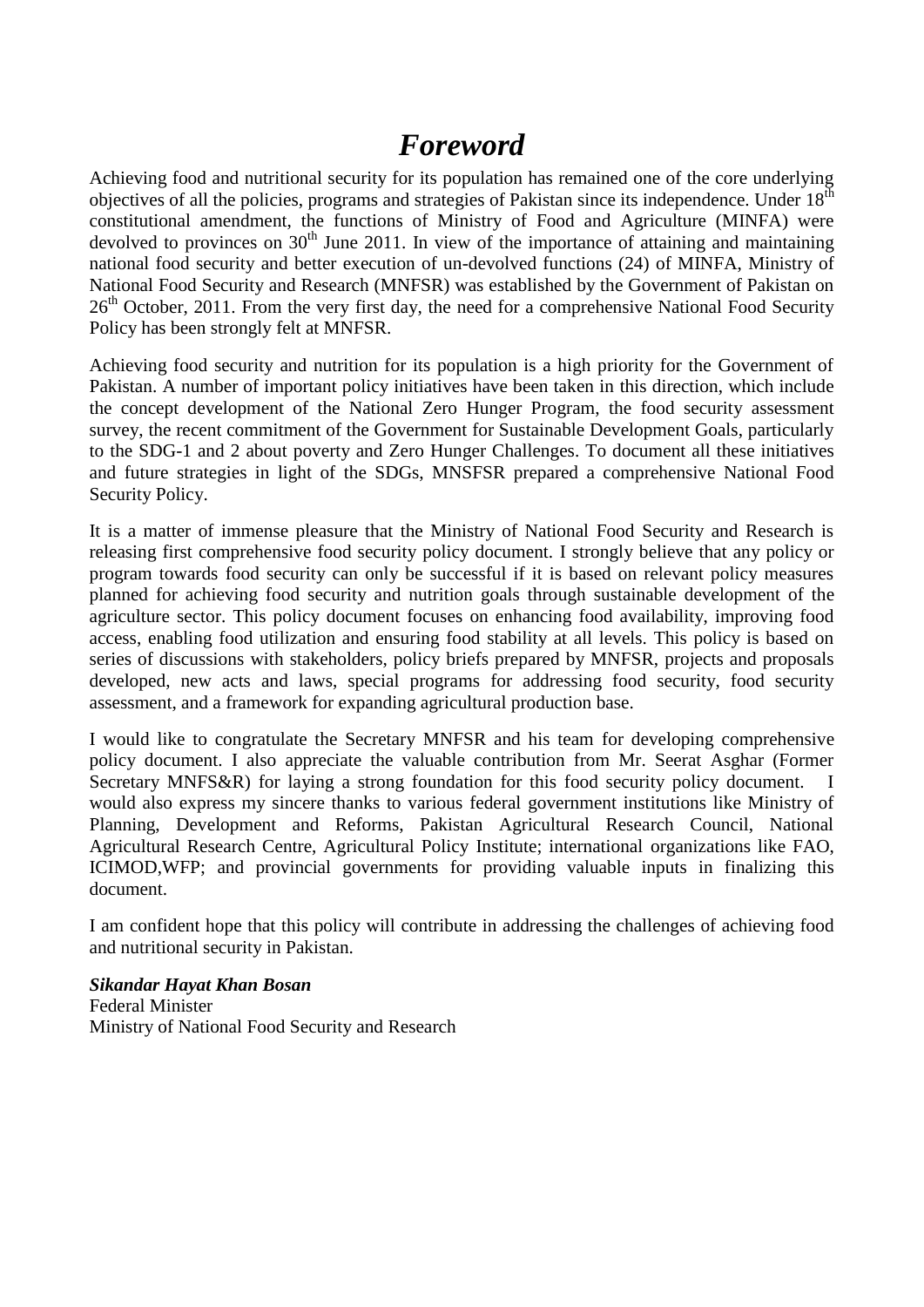# *Acknowledgments*

<span id="page-2-0"></span>This policy document is an outcome of the continuous efforts of more than 3 years. This could not be achieved this shape without the support received from Mr. Sikandar Hayat Khan Bosan, Federal Minister for National Food Security and Research. The support and contribution of national and international collaborators especially FAO, ICIMOD and WFP is highly commendable. Special thanks to Dr. Daud Ahmad Khan from FAO and Dr. Abid from ICIMOD who contributed a lot in conceptualizing policy framework. Dr. Iftikhar Ahmad (Late) Ex-Chairman PARC will be remembered for persistently following policy formulation process.

The valuable comments of Dr. Yusuf Zafar, Chairman PARC; Dr. Nadeem Amjad, DG AED, PARC; Dr. Muhammad Hashim Popalzai, Additional Secretary, Ministry of National Food Security and Research; Dr. Muhammad Aslam Gill, Dr. Shakeel Ahmad Khan, Dr. Waseem-ul-Hassan, Mr. Imtiaz Ali Gopang Food Security Commissioners MNFSR; Mr. Liaqat Ali Shah, Deputy Secretary MNFSR, Dr. Qurban Ali, Livestock Commissioner and M. Tahir Anwar, DG Water Management Cell, MNFSR are highly appreciated. I appreciate Dr. Muhammad Anjum Ali, Member PSD, PARC; Dr. Munir Ahmed, Member NRD, PARC; Dr. Jauher Ali, Member ASD, PARC; Dr. Umar Farooq Member SSD, PARC; Dr. M. E. Tasneem, Ex. Chariman, PARC; Prof. Dr. Stephen Davies from IFPRI; Ms Minà Dowlatchahi and Mr Francisco Gamarro from FAO, Dr. Mubarik Ali, Ex. Member Food Security and Climate Change, Planning Commission of Pakistan; and Dr. Aamir Irshad, Chief Agriculture, Planning Commission of Pakistan for providing valuable comments during consultative meeting. Input of Dr. Muhammad Azeem Khan, Director General, NARC and his team of social scientists namely Mr. Hassnain Shah, Dr. Muhammad Qasim and Dr. Abid Hussain from SSRI, NARC for the preparation of this policy document is acknowledged. The secretarial support rendered by Mr. Qamar Bin Yameen from MNFSR and Mr. Kamran Baig from NARC is also acknowledged.

It is expected that the policy implementation will help in the promotion of value added food production while creating a new class of agricultural entrepreneurs. As a result the availability of diversified food products will increase that will help to improve the economic access of food to the socially deprived communities living in marginal and remote areas.

Finally, I am confident that the food security situation will improve by the implementation of these policy reforms. This policy document will be used to provide guidelines for formulating future strategies regarding the research and development activities for improving the food security and safety standards in Pakistan.

*Fazal Abbas Maken* Federal Secretary Ministry of National Food Security and Research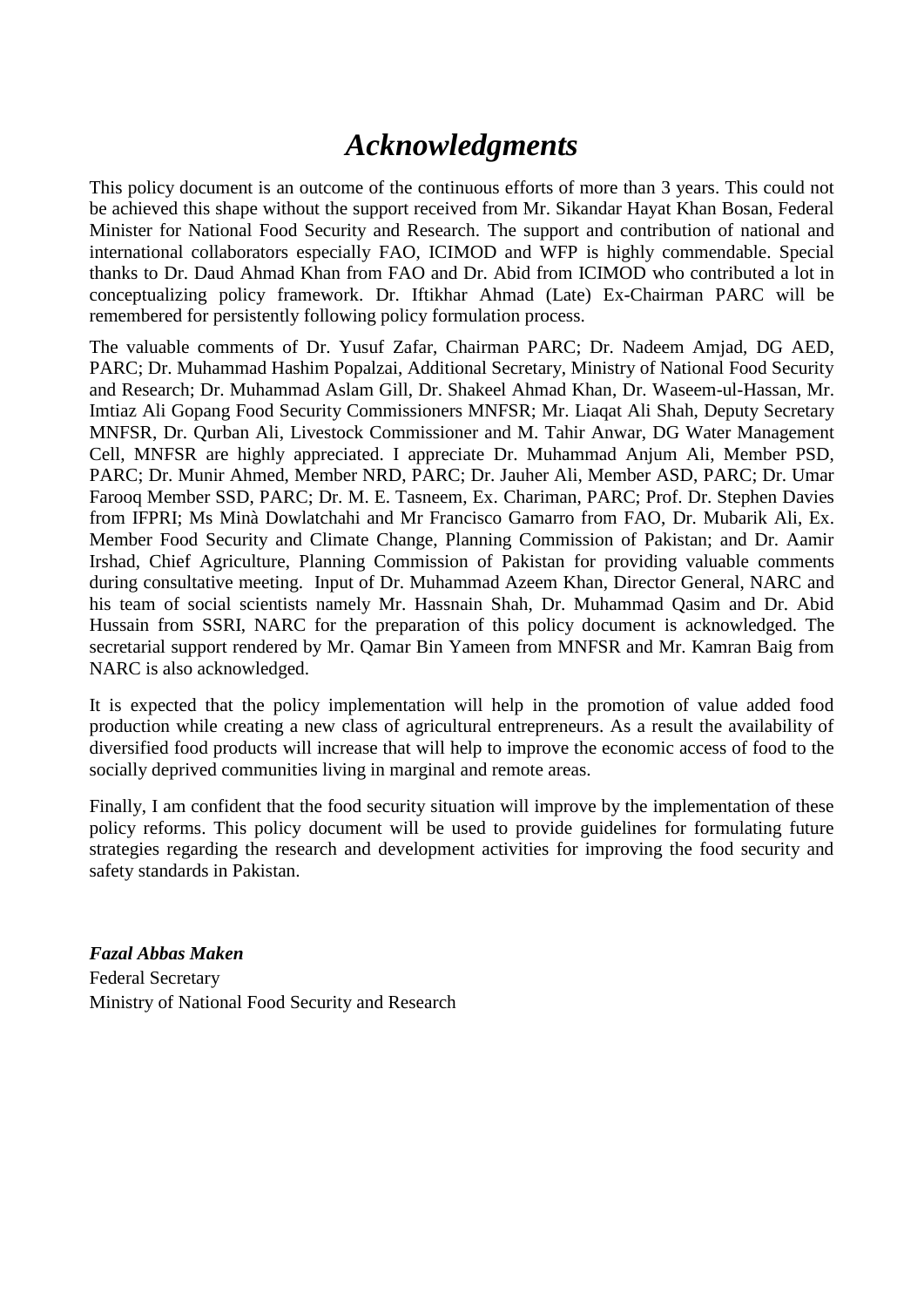# *Preamble*

<span id="page-3-0"></span>Pakistan has made significant progress in food production over the last several decades. However, food security is still a key challenge due to high population growth, rapid urbanization, low purchasing power, high price fluctuations, erratic food production, and inefficient food distribution systems. According to the Food Security Assessment Survey (FSA), 2016, 18% of the population in Pakistan is undernourished. National Institute of Population Studies (NIPS) reported high level of severe stunting (45%), wasting (15%) and underweight (30%). The malnourishment problems are high in rural areas (46%) and in certain regions like FATA (58%), GB (51%) and Baluchistan (52%). Similarly, around half of the population is consuming less than the dietary requirement of Vitamin-A and Iron. Food insecurity in Pakistan is primarily attributable to the limited economic access of the poorest and most vulnerable to food. A key factor limiting access to food, particularly since 2007, is the increase in the prices of essential food items. With the poorest families spending a substantial part of their income on food, the price rise has exacerbated under nutrition and vulnerability. To address the challenge of food insecurity, the Government of Pakistan has taken the initiative to formulate a national food security policy.

Pakistan is an agrarian country and, hence, agricultural development is a prerequisite for achieving food security. According to Pakistan Economic Survey 2016-17, agriculture contributes 19.5% to Pakistan's GDP, employs 42% of the labour force, constitutes 65% of export earnings, and provides livelihoods to 62% of the population of the country. The agriculture sector in Pakistan has been facing a number of major challenges over the last decade. As a result, the performance of this sector has been less than its potential in recent times, with low growth of around 3.3% over the last decade. Consequently agricultural growth has not benefited the rural poor in Pakistan to the extent it was expected. Wheat, rice and sugarcane being major food crops were given more attention in previous policies. The other major factors underlying this underperformance include a slow rate of technological innovation; problems with the quality, quantity, and timeliness of input supply; inadequate extension services and technology transfer; limited investment in construction, road maintenance, and market infrastructure; marketing and trade restrictions; pest and livestock disease problems; feed & fodder shortages; limited amounts of credit for agricultural production and processing; and lack of agriculture-specific loan products.

For balanced food intake, there is a need to focus on the production of diverse foods, i.e., vegetables, fruits, nuts, oilseed, pulses, and livestock products: these not only contribute around 50% of dietary energy, but also significantly contributes in nutritional food security. Beside that, the harmonization of non-agricultural activities, such as those related to nutrition, trade, natural resource management, non-farm income opportunities, targeted income support, and other innovative options within the agriculture sector, are also recognized as important steps in achieving food security.

Pakistan needs to build strong resilient agriculture sector to cope with the climate change risks. Climate change projections indicate that there will be greater variability in the weather with more frequent extreme events such as floods and droughts. Much of the impact of these changes will be on the agriculture sector, which needs mechanisms to cope and adapt. It is further projected that there will be immense pressure on limited surface as well as ground water resources. These challenges could be managed through adopting soil and water conservation technologies, enhanced use of high efficiency irrigation systems, developing drought resistant varieties, and introducing climate smart agriculture.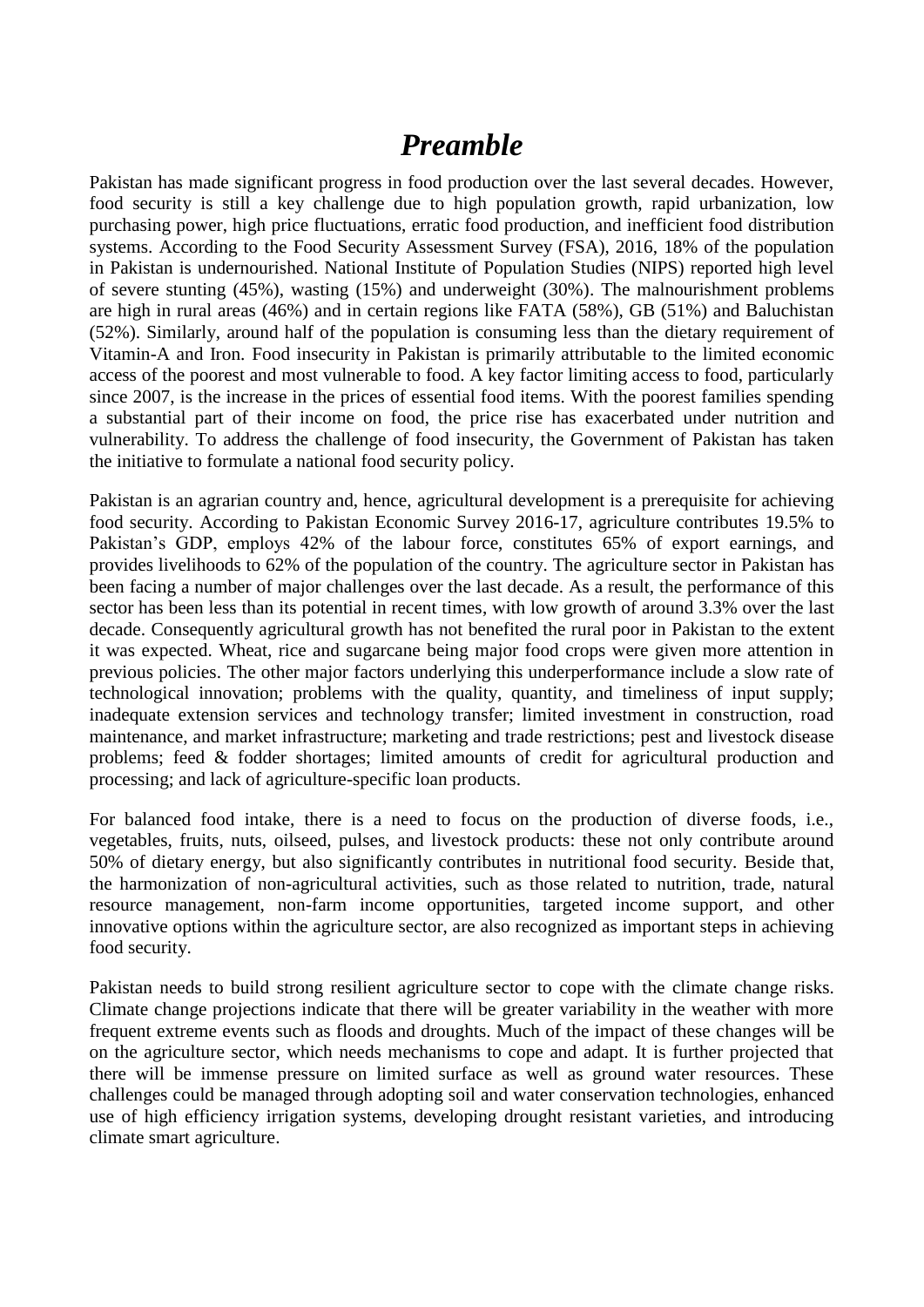# **Table of Contents**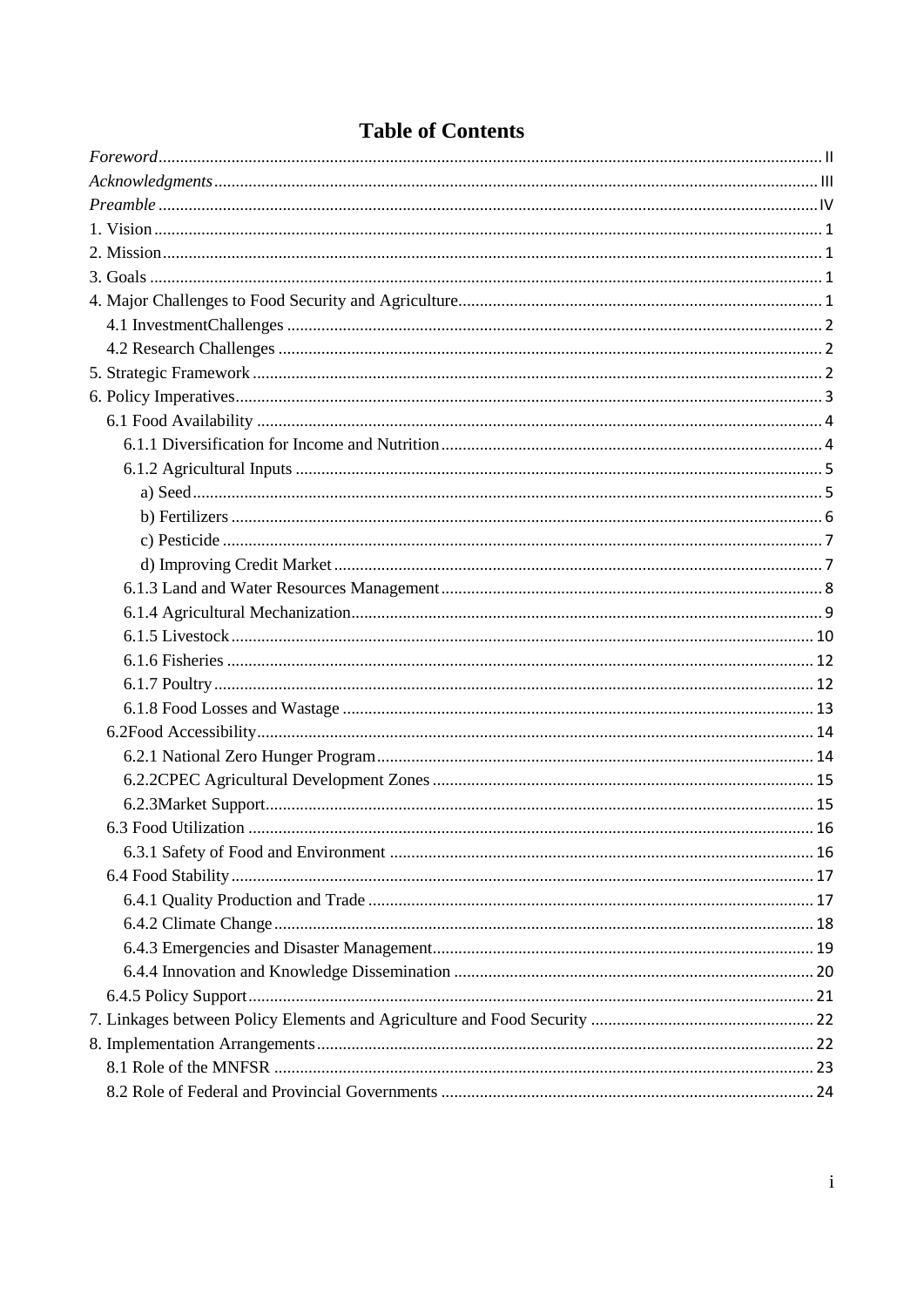# **Food Security Policy**

#### <span id="page-5-0"></span>**1. Vision**

A Food Secure Pakistan

# <span id="page-5-1"></span>**2. Mission**

To ensure a modern and efficient food production and distribution system that can best contribute towards food security<sup>1</sup> and nutrition, in terms of availability, access, utilization and stability

# <span id="page-5-2"></span>**3. Goals**

 $\overline{a}$ 

More specifically food security policy aims to:

- i. Alleviate poverty, eradicate hunger and malnutrition;
- ii. Promote Sustainable food production systems (crop, livestock and fisheries) by achieving an average growth rate of 4% per annum
- <span id="page-5-3"></span>iii. Make agriculture more productive, profitable, climate resilient and competitive.

# **4. Major Challenges to Food Security and Agriculture**

- i. Increasing focus on dietary diversity, nutrition and healthy food
- ii. Enhancing the level of affordability for nutritious food by the poor segments of the society
- iii. Improving the quality, quantity, and timing of supply of agricultural inputs
- iv. Developing Infrastructure and technologies for post-harvest management and value addition
- v. Improving the rate of diffusion of technological innovations
- vi. Increasing farm gate prices, reducing price fluctuations and managing declining international prices
- vii. Addressing Market infrastructure requirements and trade restrictions
- viii. Sustainable use of natural resources (land, water, rangelands, pastures, and forests)
- ix. Capitalizing the potential of mountain agro-ecological zones
- x. Mitigating and adapting to climate change effects on agriculture and livestock
- xi. Mainstreaming women contribution in value added agriculture and family nutrition
- xii. Enhancing non-farm income opportunities, particularly in the marginalized and remote areas (i.e., mountains and deserts)
- xiii. Promoting innovative livelihood practices, i.e., medicinal plants, fisheries, bee-keeping, local food products, seed production, rural poultry, and raising nurseries etc.
- xiv. Improving per unit animal productivity and managing endemic livestock diseases
- xv. Efficient utilization of land and water resources
- xvi. Securing qualified human resources for food security and food systems analysis

 $^1$ Food security is a situation that exists "when all people, at all times, have physical, social and economic access to sufficient, safe and nutritious food that meets their dietary needs and food preferences for an active and healthy life" (as defined in the World Food Summit Declaration 1996). Food security has four main determinants, i.e., food availability, food accessibility, food utilization, and food stability, which are simultaneously improved to ensure adequate nourishment and nutrition for all segments of the population.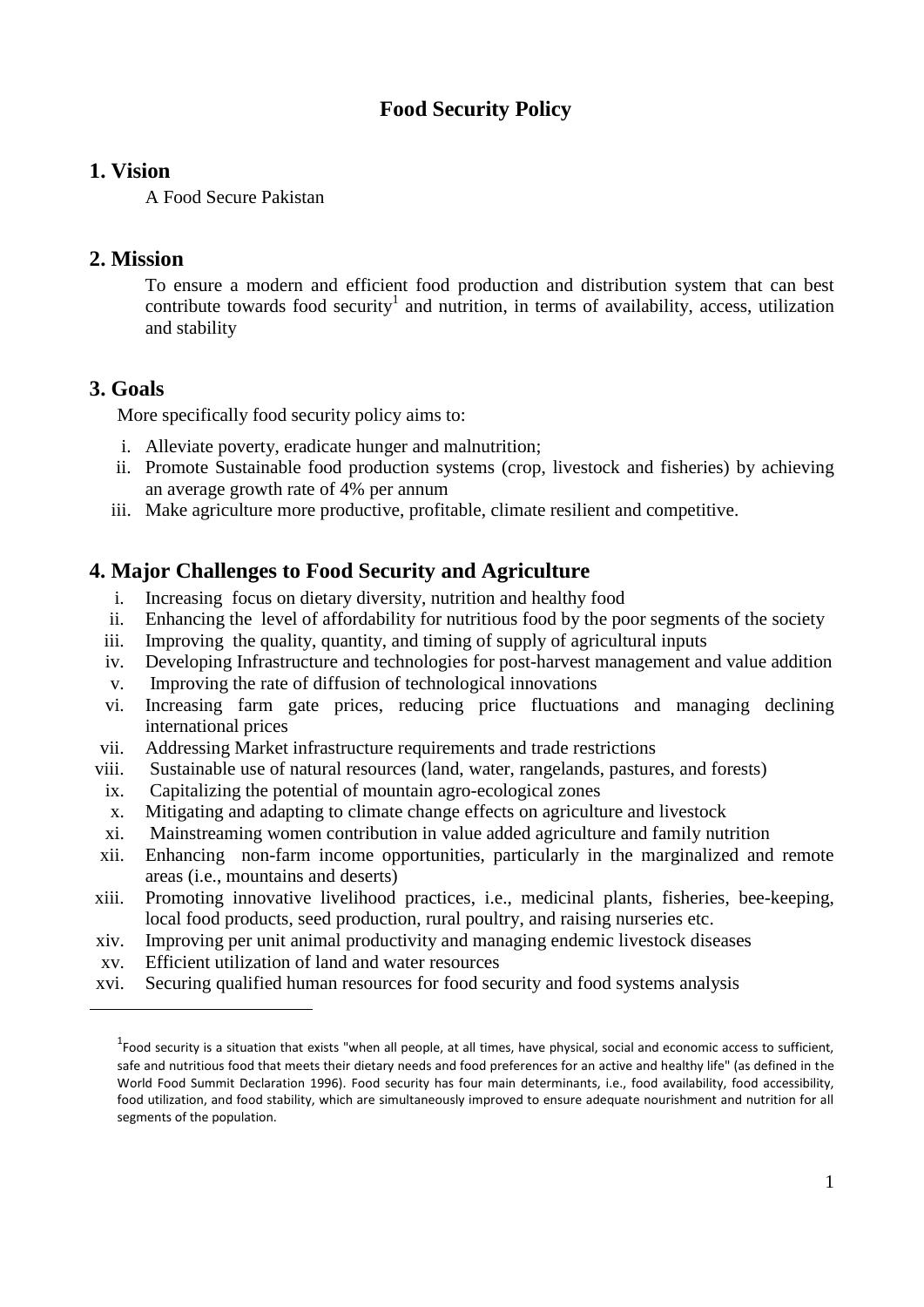- xvii. Ensuring the placement of qualified persons in food departments
- xviii. Considering water uncertainty due to Pakistan's status as low riparian state in the semi-arid region.

## <span id="page-6-0"></span>**4.1 Investment Challenges**

- i. Enhancing the public sector investment in Pakistan's agricultural R&D in line with other countries of the region $2$
- ii. Providing enabling environment for foreign and private sector investments in agriculture R&D
- iii. Improving infrastructure for the development of nutritious food products and qualified human resources in food sciences.

## <span id="page-6-1"></span>**4.2 Research Challenges**

- i. Improving National Agricultural Research Systems (NARS) capabilities to address and achieve the complex research goals of modern agriculture
- ii. Improving coordination in research and technology dissemination
- iii. Inducting qualified and trained human resource for research
- iv. Focusing demand driven research
- v. Improving research infrastructure
- vi. Choosing locations for research (provincial vs Federal) and the methods for inclusion of the private sector

# <span id="page-6-2"></span>**5. Strategic Framework**

 $\overline{a}$ 

Feeding the ever growing population in the country means harnessing the food and agriculture system more effectively towards sustainable agriculture development imperatives. Agricultural development cannot be called sustainable unless it improves Food Security and Nutrition (FSN). Agriculture and agricultural systems of Pakistan are continuously evolving and adjusting to meet the increasing demand for food and changes in nutrition and diet habits. Pakistan's agriculture has a potential to grow at the rate of 7%, provided that a comprehensive program for the development of all the sub-sectors is implemented. Following will be the guiding principles of strategic framework of the food security policy:

- i. Developing close partnership with the Provincial Governments, entrepreneurs, research scientists, investors, exporters, importers, academia, progressive farmers and civil society for achieving FSN.
- ii. Periodical deliberations of National Food Security Council (NFSC) on the issues of agricultural development and food security. The NFSC will provide the requisite patronage to agriculture sector at the highest level to achieve the synonymous goals of food and the national security of the country.
- iii. Shifting the current emphasis of the public sector policies from a few strategically important crops such as wheat, rice, sugarcane and cotton towards other aspects of agriculture and rural development such as: a) raising incomes and employment through developing business clusters in potential production zones including China Pakistan Economic Corridor (CPEC);

<sup>&</sup>lt;sup>2</sup>Pakistan spends 0.18% of agricultural GDP compared to Nepal as 0.28%, Sri Lanka as 0.34%, Bangladesh as 0.37%, India as 0.30% and China as 0.62%.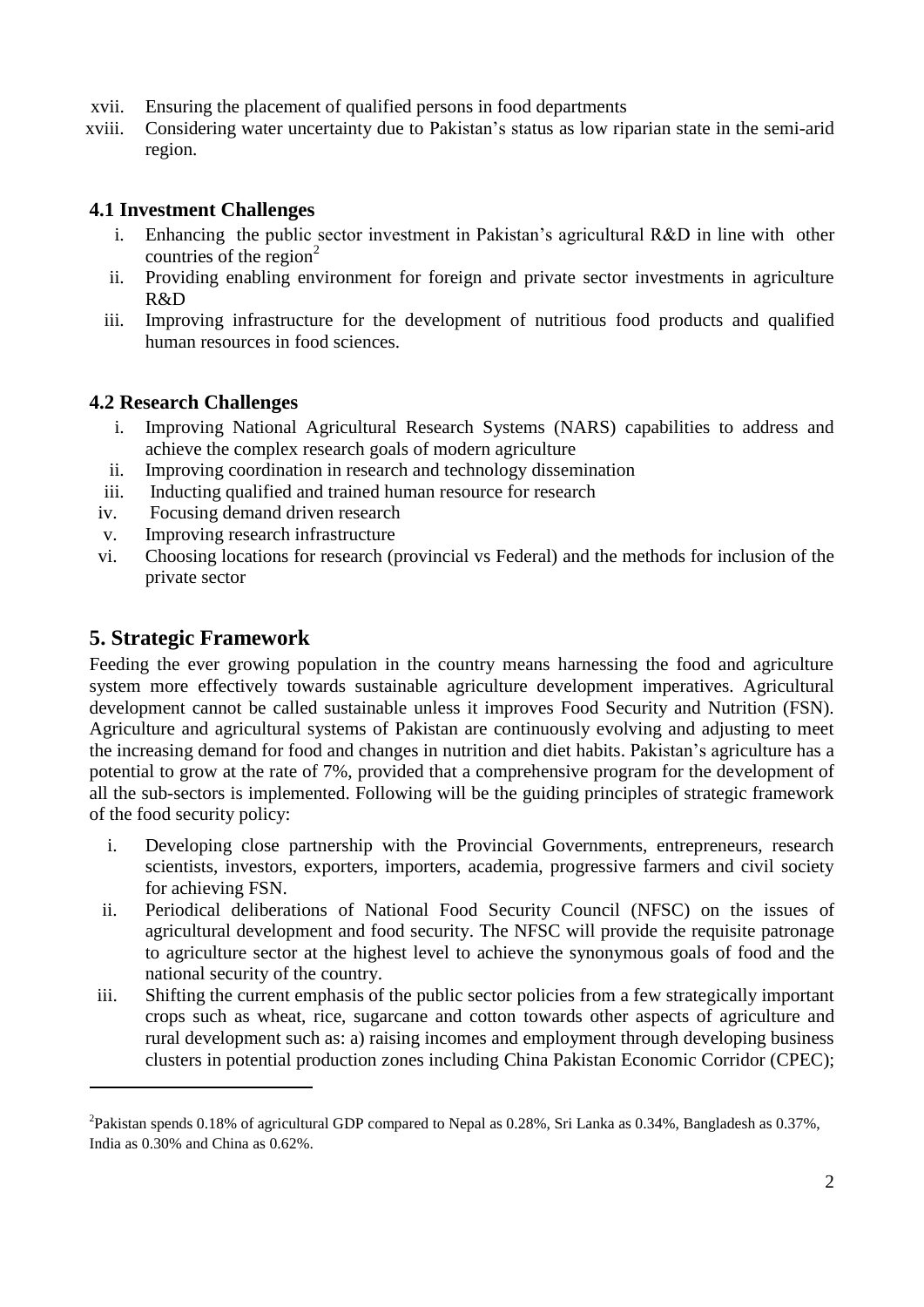b) the efficient use of natural resources such as water, land, rangelands, pasture and forests; c) safe food production for better environment and climate change compatibility; and d) equity including how to empower women and vulnerable groups such as share croppers, tenants, the landless, trans-humants, and marginalized communities from highly fragile areas such as mountains and deserts.

- iv. Reducing the cost of production of agriculture through enhancing the farm level supply of certified seed, quality fertilizers and pesticides, access to institutional credit, and appropriate farm machinery.
- v. Diversifying the food systems for better diets and nutrition through developing innovations targeting household food diversity specially focusing on implementing zero hunger program.
- vi. Improving market support for achieving the goals of fair prices to both consumers and producers, and value chain development for better food availability and access.
- vii. Putting Pakistan on a high trajectory of development while exploiting unutilized trade potential lying in all sub-sectors of agriculture viz. horticulture (fruits, vegetables and floriculture), livestock, dairy development, poultry and fisheries

The principles of the strategic framework can only be implemented effectively if the needed investments in agricultural R&D are made on a sustainable basis. Additionally, implementation of the policy by Federal and provincial governments and development partners should be done to make best use of these different institutions. The government should focus on information provision, facilitation of civil society and the private sector, research, public good investments, and monitoring and evaluation and related support.

The deliberations on the national food security can only be successful if there is timely and sufficient information available. The determination of fair prices can only be done if price information across time and locations is provided, which in turn can help markets integrate and come closer to fair returns. Analytical products, such as market outlook, cost of production studies, and assessment of the costs of regulation should be regular parts of information provision while strengthening Agricultural Policy Institute of MNFSR.

The public agricultural research system is central for the generation of technologies on which production diversity and resource conservation will depend, and it must provide options for development of CPEC related clusters, and regulatory reviews to assist value chain development, among many others. The choice of locations for research to be done (provincial vs Federal) and the methods for inclusion of the private sector will need careful review.

# <span id="page-7-0"></span>**6. Policy Imperatives**

Agriculture production influences availability as well as diversity of diet. The improvement in crop-livestock productivity and diversity increases farm incomes, reduces consumer prices and enhances diverse food supplies. Agriculture also stimulates rural development which is realized in the form of an increased supply of raw materials for the processing industries, workforce employment, and productive infrastructure development at the community level. A sustainable agriculture ensures food security for all in such a way that the economic, social and environmental basis for generating food security for future generations is not compromised. Hence the fundamental rights of every human being can be protected if provided with food that is healthy, of sufficient quality and quantity, affordable and safe, and culturally acceptable.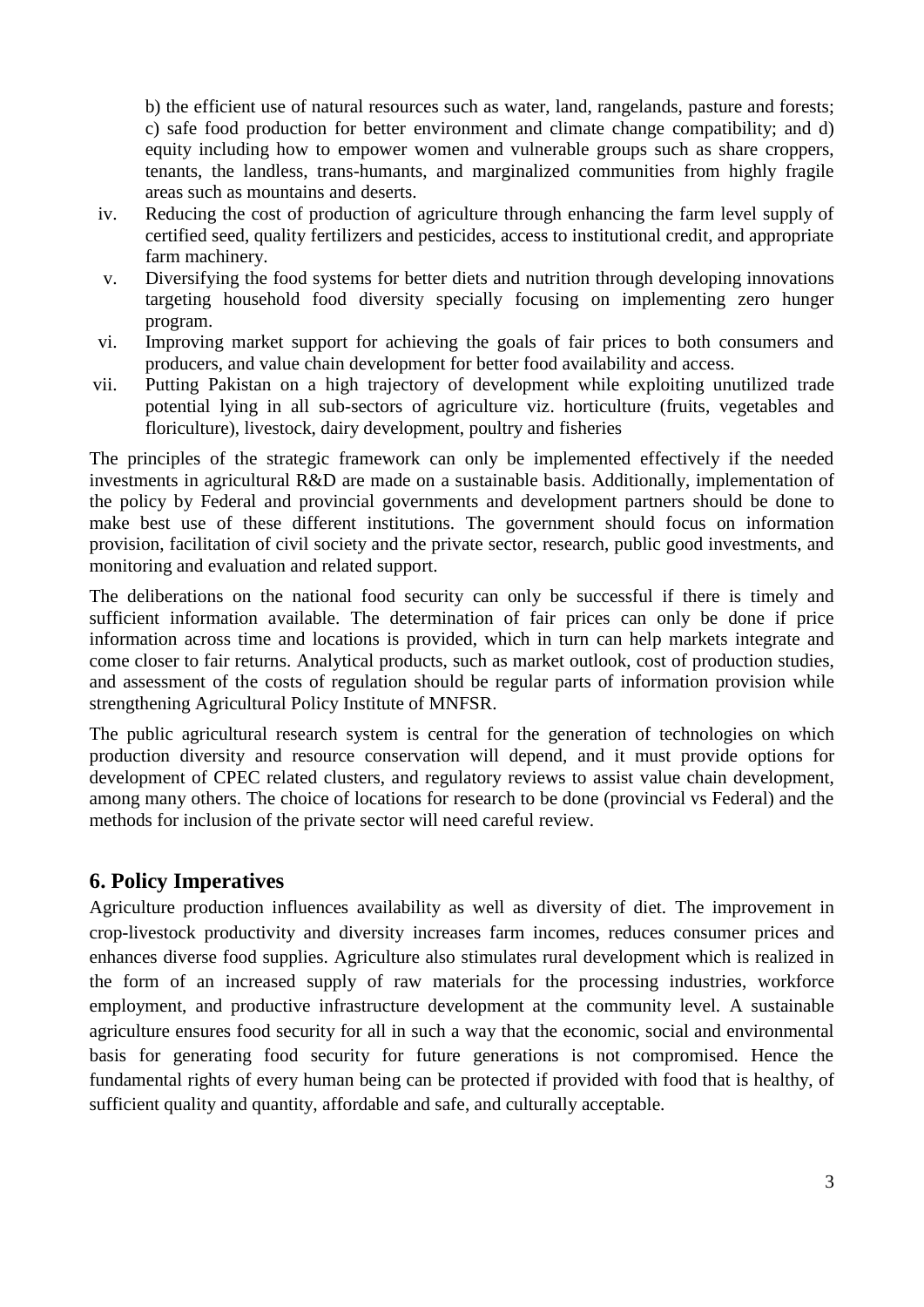Pakistan is a highly diversified country, having 12 agro-ecological zones, where more than 35 types of crop and livestock mixed farming systems are practiced. Policies of the successive governments to achieve self-sufficiency in food grains (wheat and rice) and sugar have been implemented successfully. As a result, surpluses in wheat, rice and sugar are produced in the country since the last six years. The high cost of production, the large international stock build-ups and reduced international prices make it almost impossible for Pakistani farmers to compete in the international markets. The FAO "Food Outlook" report further indicates that prices in the international markets will remain depressed during coming years. With the foregoing in view, Pakistan should take measures to introduce changes in its production systems. For instance, area under rice and sugarcane crops will have to be reduced for the cultivation of other high value crops, such as oilseed, pulses, soybean, horticulture crops and fodder.

It is imperative to address exploitative market practices as well as the lack of storage and valueaddition facilities, which are mainly responsible for the poverty in the rural areas. It is a fact that every inch of Pakistan's land can be productively used to contribute to the prosperity of the rural population of Pakistan. The lands in Thar, Cholistan and Nurpur Thal, coastal belt, FATA, can be cultivated and used for innovative agriculture purposes. The following sections focus on achieving four pillars of food security including; availability, accessibility, utilization and stability while highlighting key issues and suggesting policy interventions.

#### <span id="page-8-0"></span>**6.1 Food Availability**

Food availability is the amount of food that is present in a country or area through all forms of domestic production, imports, food stocks and food aid. The agriculture sector is the mainstay of food availability in the country. MNFS&R's chief priority is to continue to ensure availability of staple foods in Pakistan, including the balance between production, imports, exports and consumption. Historically, this has been achieved by developing new varieties, subsidizing fertilizers, government procurement and the world's largest irrigation system. The following section emphasizes the need to enhance production of diversified food to improve the nutrition level of the people, and suggests policy measures to increase productivity of crops by extending the supply of essential inputs, such as seed, fertilizers, pesticides and credit. Moreover, the means to enhance irrigation water availability and use, as well as prospects of agricultural mechanization, are also elaborated. At the end of this section, policy essentials to increase production of livestock, fisheries and poultry are highlighted.

#### <span id="page-8-1"></span>**6.1.1 Diversification for Income and Nutrition**

The demand for diversified food has been continuously increasing due to urbanization, rising incomes and purchasing power. Consumers are increasingly demanding diversified food of high quality including fruits, vegetable and livestock products. However, per capita consumption of high value products like beef, chicken, fish, milk, vegetables and fruits is almost 6-10 times lower than in developed countries. Diets of the people are also deficient in essential micronutrients (40-80%) like iron, calcium, vitamin-A etc. Large quantities of imported edible oil, dry milk, pulses, and other processed food products are consumed. The food import bill of Pakistan is around US\$ 4 billion, of which import of edible oil are US\$ 2.7 billion, or 67% of the total import bill of food items. Hence, there is an opportunity to shift agricultural production focus from conventional crops to pulses & oilseeds, fruits & vegetables, rural poultry, livestock, fish, and value added products. Moreover, the replacement of illegal crop cultivation like poppy in FATA, Balochistan and other areas should be targeted by promoting relevant policies and programs. Diversification in agriculture is needed to revive rural economy as well as to reduce dependence of growers on few commodities.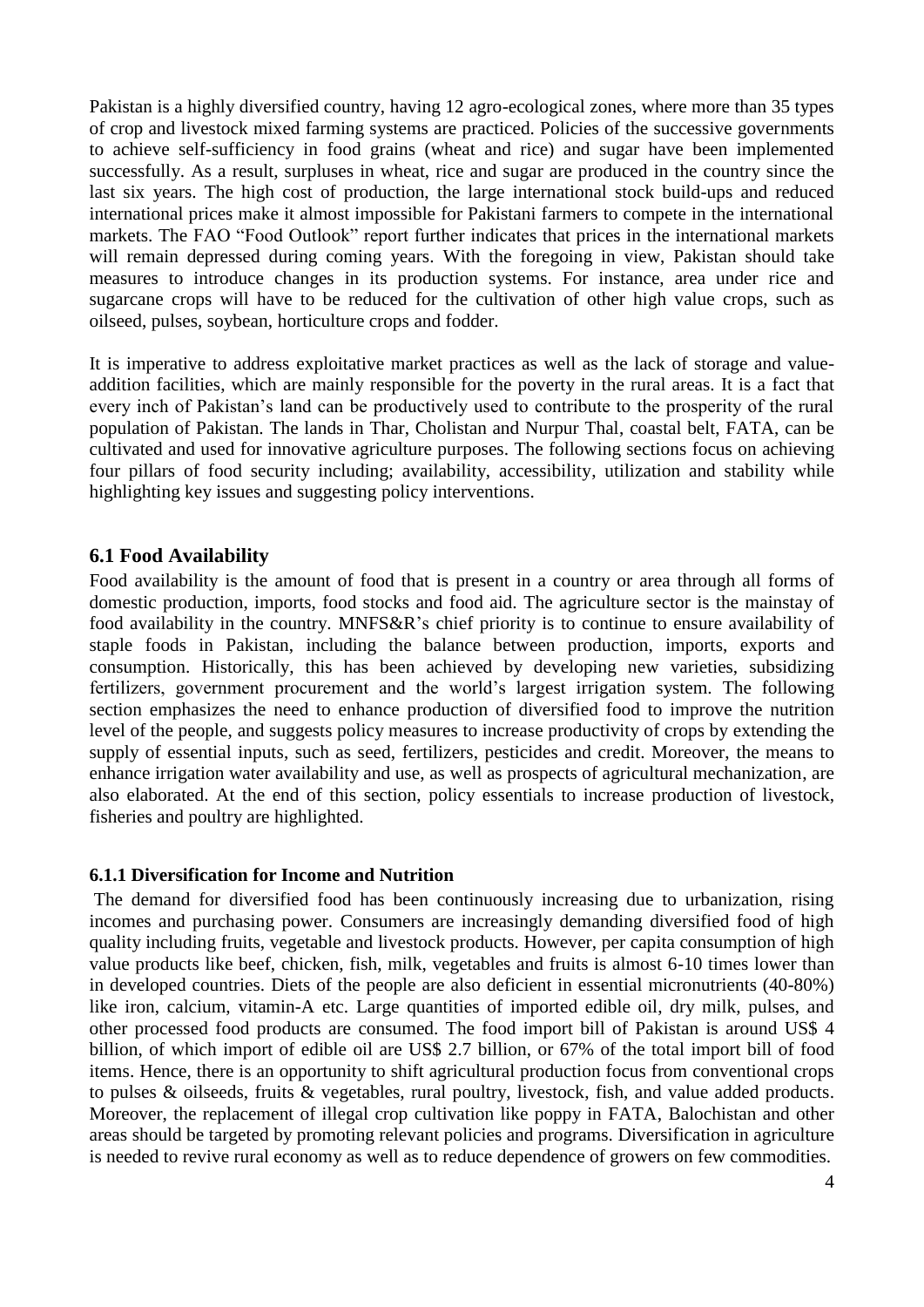#### **Policy measures:**

- i. Increasing productivity of major crops for diverting saved natural resources for the production of other high value crops.
- ii. Bridging the yield gaps and ensuring farm profitability for the sustainability of the agriculture sector
- iii. Promotion of cultivation and utilization of pulses and oilseeds as alternate crops for import substitution
- iv. Provision of indicative prices for sustainable production
- v. Contractual production linkages of alternative crops with private sector food chains and public sector food departments including utility stores and CSDs
- vi. Enhancing institutional infrastructure for developing a cadre of agriculture service providers
- vii. Introduction of new species of high value fruit crops like olive, pistachio, almond, kiwi, grapes and dates
- viii. Development of new fortified cultivars of crops rich in micronutrients
- ix. Developing innovations for improving food systems to produce nutritious and healthy food
- x. Patronization and certification of potential private livestock breeding farms for high milk and meat productivity gains
- xi. Introduction of improved rural poultry, kitchen gardening, fish farming and medicinal herbs cultivation for food diversity and livelihood improvement
- xii. Development of processing clusters of high value crops, livestock and fisheries for producing diverse high value products to reduce post-harvest losses, increase availability during offseasons and to promote rural businesses
- xiii. Training and structural adjustment schemes permitting a graceful exit from farming into gainful decent off-farm employment, with a particular attention to youth
- xiv. Supporting Ministry of Interior and Narcotics Control in the promotion of alternate agriculture along with market incentive to sustainably eradicate cultivation of illegal crops like poppy

#### <span id="page-9-0"></span>**6.1.2 Agricultural Inputs**

The development and progress of a sustainable agriculture sector greatly depends on supply of timely and quality key farm inputs like seed, fertilizers, credit, pesticides on affordable prices. These inputs play a vital role in ensuring enhanced farm productivity and profitability. In Pakistan smallholders are the largest investors in agriculture. Their system of production is both complex and dynamic. The high level of risks and the modest means available imply that unpredictable expenditures can trigger an impoverishment spiral. Second, when products are sold, there is pressure to first feed the family and repay loans or debts. Thus the marketable surplus is reduced, cash incomes remain low and, consequently, investments through cash expenditures become difficult. Therefore, a framework and strategy will be developed to ensure supply of quality farm inputs under a transparent and effective regulatory arrangement in collaboration with relevant federal departments and provincial governments.

#### <span id="page-9-1"></span>*a) Seed*

Seed is a vital input for crop production upon which, the efficiency of other agricultural inputs greatly depends. The supply of certified seed in the country is limited to only few major crops like wheat, rice and cotton; whereas, the availability of certified seed is almost non-existing for minor crops like fodder, pulses, and vegetables. The supply of certified and true to type nursery plants is also lacking for all fruits produced all over the country. Hybrid seed of maize, vegetables, oilseeds and fodders remained on the import list. As a policy, a modern seed sector is aimed at not only to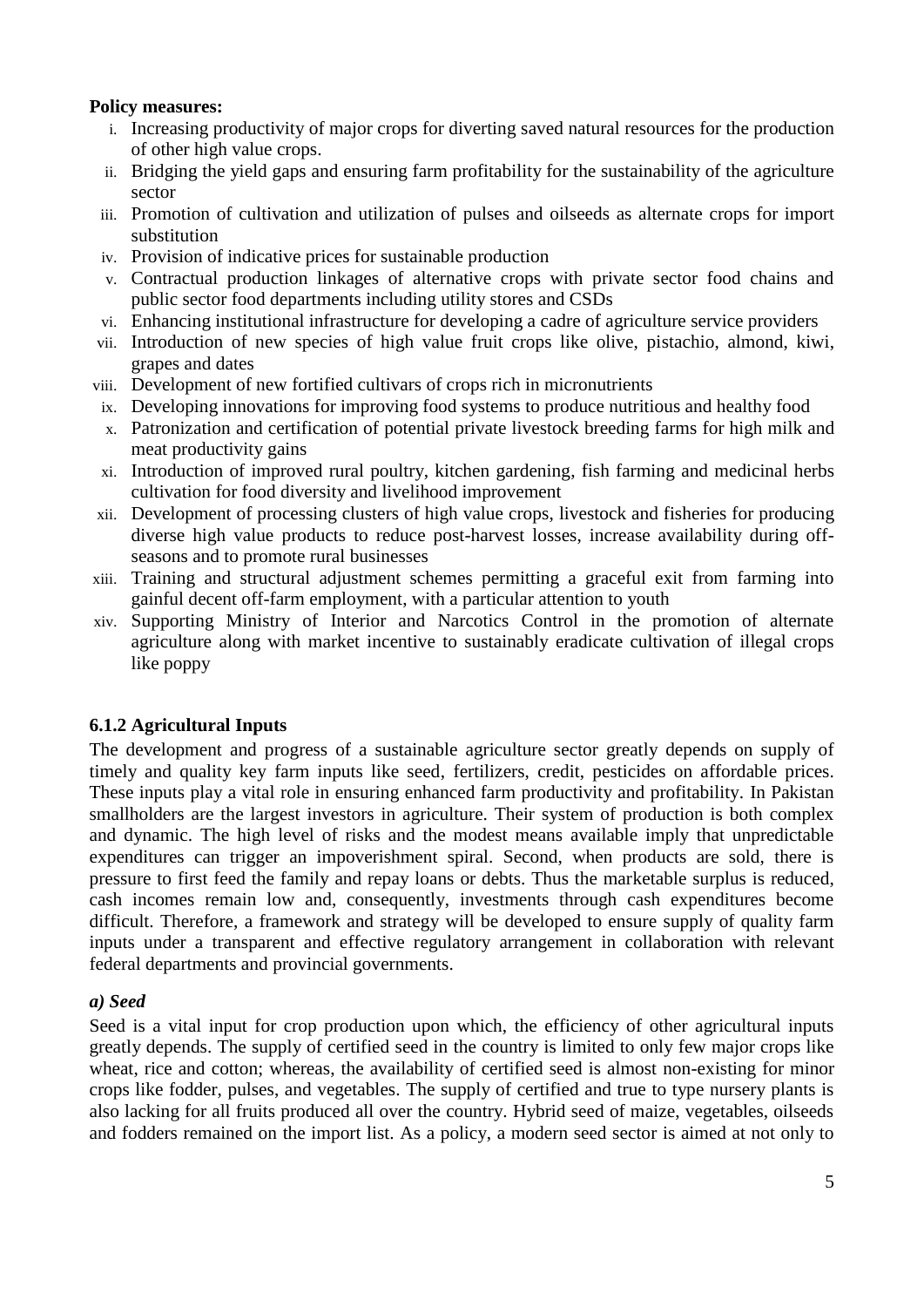meet domestic needs of seed but also harness opportunities for export to regional and international markets.

The Seed Act, 1976 and the Seed Act, 2015 has provided the requisite legislative support to establish a modern seed industry in the country. Rules have also been notified. The plant breeder rights bill is also in the final approval stages. The next focus will be to implement the seed act and Plant Breeder Rights (PBR) bill in true letter and spirit for achieving modern seed system development goals in collaboration with provincial partners.

#### **Policy measures:**

- i. Strengthening and Restructuring of Federal Seed Certification and Registration Department
- ii. Facilitation in creation of Seed Corporation in Khyber Pakhtunkhwa and Balochistan provinces
- iii. Strengthening of Punjab and Sindh Seed Corporations
- iv. Establishing Foundation Seed Cells (FSCs) at major research institutes
- v. Strengthening of research facilities for the development of hybrids of potential crops e.g. vegetables, oil seeds, food grain and fodder crops
- vi. Up-scaling of Fruit Plant Certification Program
- vii. Establishing Seed Technology Research and Training Institute
- viii. Implementation of PBR with the requisite institutional arrangements in collaboration with provinces
- ix. Development of requisite legislative and regulatory support system for development of modern seed industry
- x. Developing village based seed enterprises, seed banks and fruit plant nurseries

#### <span id="page-10-0"></span>*b) Fertilizers*

Soils of Pakistan are low in organic matter and extremely deficit in macro and micro soil nutrients. The pH level of our soils is also very high. Hence the reliance on the use of synthetic fertilizers has tremendously increased. However, during the last five years, the fertilizer use has decreased due to higher prices. This has significantly contributed in increasing cost of production of crops. The farming community is continuously demanding for bringing fertilizer prices down to enhance its affordability. Key challenges to the fertilizer sector are: a) a high tax regime on fertilizers; b) absence of a transparent and effective mechanism for ensuring transfer of subsidy to the farmers; c) lack of proper flow of information regarding application of fertilizers; d) un-even distribution of fertilizers in various regions (marginal/remote areas); e) inadequate/limited designated fertilizer testing laboratories in the provinces; and f) ineffective implementation of Provincial Fertilizer Control Acts.

- i. Coordination towards ensuring the availability of appropriate fertilizers at affordable prices
- ii. Establishing and strengthening accredited soil fertility laboratories by provinces to ensure best practice sustainable soil management information to farmers and policy makers
- iii. Establishing or strengthening accredited fertilizers testing laboratories by provinces
- iv. Promoting the production of compost as organic fertilizer
- v. Introduction of innovative technologies for efficient use of fertilizers
- vi. Up scaling production and use of bio-fertilizers
- vii. Subsidizing Potash and Phosphate fertilizers through tax reduction
- viii. Revising the National Fertilizer Policy of 2001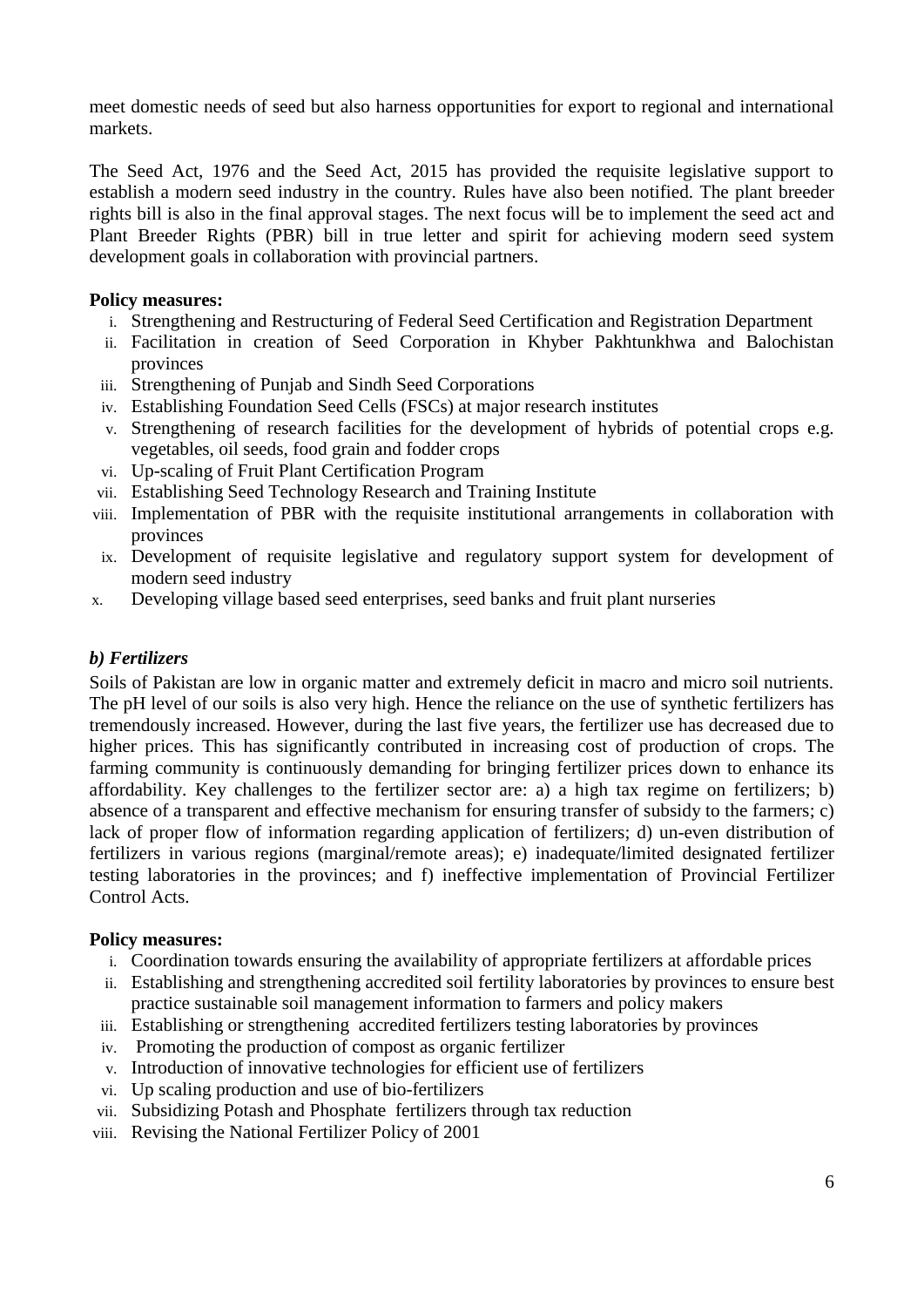#### <span id="page-11-0"></span>*c) Pesticide*

Initially, pesticides import was carried out by the Federal government and distributed among farmers through the provincial agricultural departments. In 1980s, the pesticide business was transferred to private sector which led to increase in crop productivity and exponential growth in the use of pesticides. The indiscriminate use of pesticides resulted into serious problem of pest resistance and chemical residues in various agricultural commodities, and contamination of ground water and environmental pollution. The quality of pesticide also compromised that affected productivity as well as polluted environment. Efforts will be made for improvement of regulatory support system for pesticide import and distribution at federal and provincial level. Key challenges to the pesticide sector are: a) severe shortage of human resource in DPP for various types of registrations to ensure import as per prescribed standards/quality; b) non-existence of independent accredited lab for handling pesticide import; c) removal of GST on pesticide import; d) limited technical capacity and infrastructure (ICT , building, equipment etc); e) Inadequate legal support system within DPP; f) lack of disposal mechanism for obsolete pesticides; g) abolishing existing pre-shipment inspection (PSI) rules; h) higher dependence on imported pesticides; i) lack of wellequipped laboratories for monitoring pesticide quality, residual activity; j) lack of pest warning and quality control department in KP, Balochistan and Sindh provinces; k) high amounts of pesticide residues beyond maximum residual limits in food supply chain especially in fruits and vegetables; and l) less focus on biological control of pests and diseases.

#### **Policy measures:**

- i. Strengthening and restructuring of pesticide import and registration sections in Department of Plant Protection (DPP)
- ii. Develop legal support system within DPP
- iii. Establishment of pesticide analytical labs at Divisional level by provinces
- iv. Facilitation in development of incineration facility for disposal of hazardous wastes and obsolete pesticides
- v. Facilitation to institutionalize Farmer Field School (FFS) led Integrated Pest Management (IPM) approach in the research and extension system of Pakistan
- vi. Local manufacturing of certified bio pesticides for conserving biodiversity and environments
- vii. Mass scale rearing of predators through establishing lab infrastructure in public and private sectors
- viii. Awareness raising for safe use of pesticide
- ix. Curtailing the indiscriminate use of pesticides in order to ensure that food complies with safety standards of Codex Alimentarious Commission of FAO/WHO

#### <span id="page-11-1"></span>*d) Improving Credit Market*

Growth in the demand for agricultural credit in Pakistan has always been higher than the institutional credit actually disbursed. As a result majority of the farmers are compelled to avail credit from informal sources at a very high cost. The target set for institutional credit disbursement was enhanced up to Rs. 700 billion during 2016-17 against the total credit needs of Rs 1016 billion. Role of public sector Zarai Traqiati Bank Limited (ZTBL) in credit disbursement has been reduced from 56% in 2001‐02 to 19% in 2015 due to the increased participation of commercial banks. Growth in the number of borrowers is increasing at far less rate than the amount of credit being disbursed annually. Disbursement of right amount of credit at the right time has also been a challenge. Access to soft credit is also a pre-requisite for the successful implementation of supply chain oriented rural businesses development policies. The key issues in credit market are: a) high transaction costs of lending to small farmers; b) high interest rate; c) small loan size; d)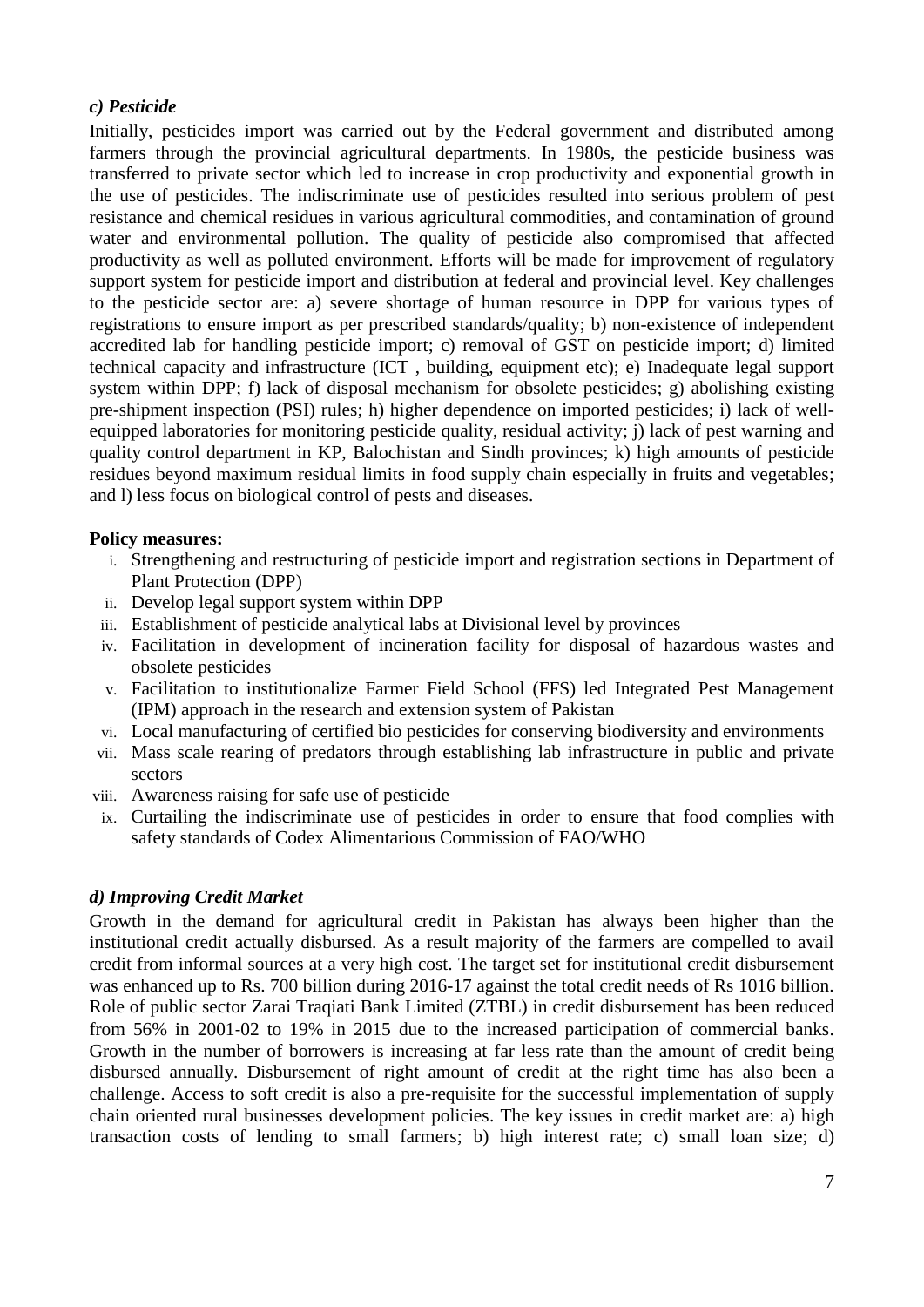cumbersome lending procedures; e) lack of collateral; and f) unsuitable lending products particularly for small farmers.

#### **Policy Measures:**

Ministry of Food Security and Research will facilitate credit institutions in the:

- i. Assessment of regions specific innovative financial products for strengthening rural businesses
- ii. Establishment of requisite linkages for the pilot testing of smallholder specific products
- iii. Extending outreach of credit among the participating communities on the recommendation of NARS establishments all over the country
- iv. Development of a model of value chain financing on major crop-livestock products
- v. Promotion of low cost microfinance among rural populations through one window operation

#### <span id="page-12-0"></span>**6.1.3 Land and Water Resources Management**

Management of natural resources is a challenge in terms of resources degradation, including soil health, grasslands degradation, ground water depletion and rapid withdrawal of water resources. Due to rapid urbanization, the land use is changing from fertile lands to urbanized areas for residential and industrial purposes. Rural to urban migration is a main driver of this rural transformation. Water resources are also under stress due to high demand of food by ever growing population. Per capita availability of water has drastically reduced from  $5000 \text{ m}^3$  in 1950s to less than 1000  $\text{m}^3$  presently. From a total of 142 million acre feet (MAF) river flows, about 104 MAF is diverted to canals, out of which about 57 MAF reaches the farm head. The canal water is supplemented with groundwater abstraction (50.3 MAF) through more than 1.0 million tube-wells installed in the country making water availability at farm head of about 108 MAF. Another 27 MAF is lost in field application leaving only 81 MAF for crop consumptive use against requirement of 102 MAF. Overuse of tube-well water has resulted into depletion as well as intrusion of saline water in the ground water aquifer. The untapped potential of about 19 MAF generated from hill-torrents (Rod Kohi), if harvested, can bring about 7 million hectare area under cultivation in Balochistan (67%), KP (13%), Punjab (8%), Sindh (8%) and FATA (4%).

The major challenges of irrigation water availability and use are: a) absence of approved National Water Policy; b)increasing population pressure; c) shrinking water resources (fresh water is finite); d) dwindling land for agriculture; e) inadequate storage and sedimentation of reservoirs; f) high water losses in irrigation system (conveyance and field application); g) low water and land productivity; h) untapped rainwater potential especially from hill torrents system; i) limiting/diminishing energy resources (shortage of electricity and high cost of diesel); j) lack of institutional arrangements and regulatory framework for Groundwater management resulting into mining of aquifers; k) deterioration of GW quality due to saline water intrusion; and l) construction of water reservoirs by India on the rivers allocated to Pakistan under the Indus Water Treaty of 1960.

- i. Assist in formulation of long-term term National Plan aimed at ensuring availability as well as efficient utilization of this scarce resource
- ii. Augment sustainability of existing water resource base by promoting efficient use through applying alternate sources of energy
- iii. Promote sustainable solar based pumping systems in shallow water areas like riverine areas, mini dams, ponds, rivers and dug-wells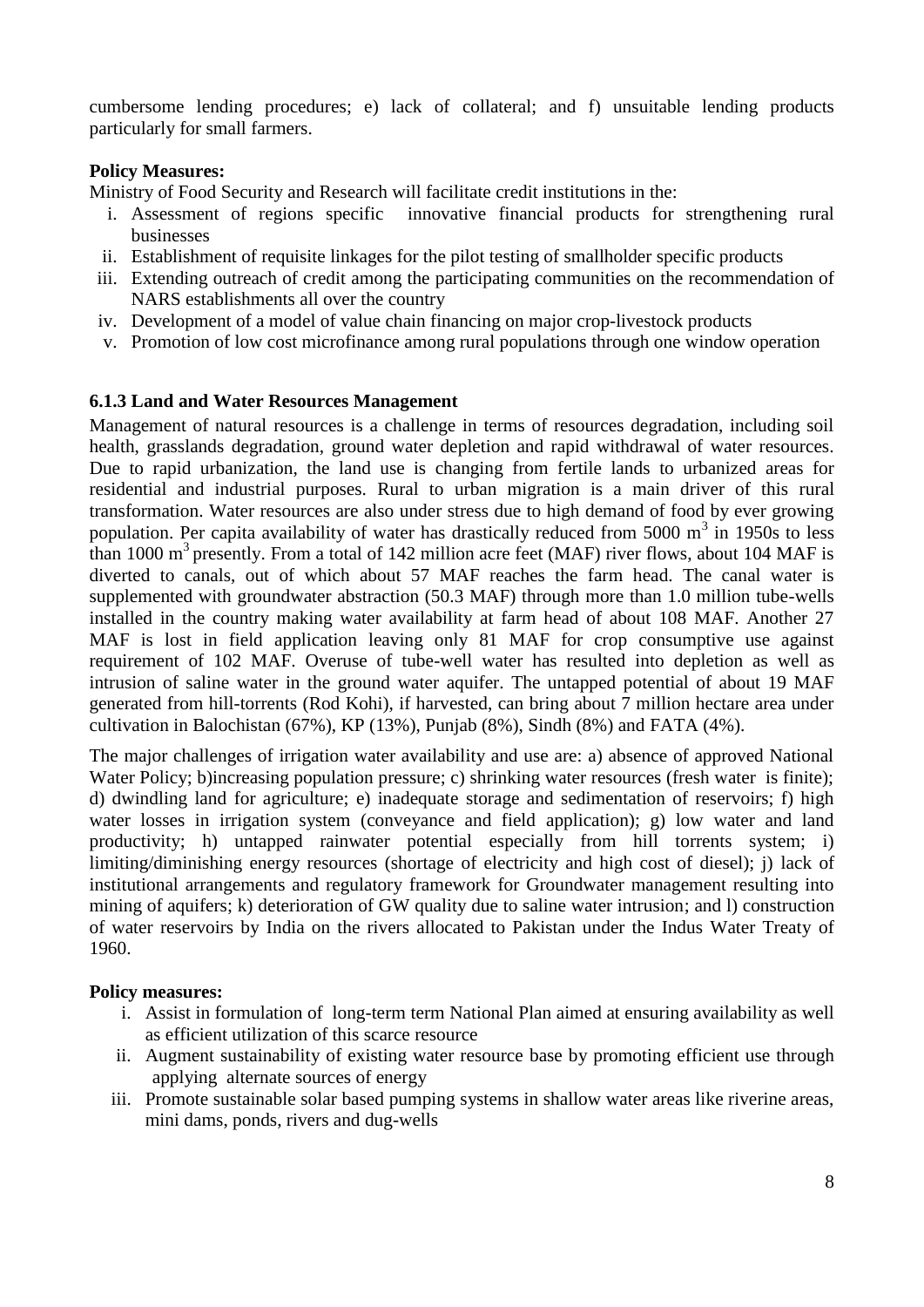- iv. Persuade to invest in the construction of small and mini dams, water ponds, on farm storage in Rod-Kohi and water harvesting in rain-fed areas
- v. Harvest untapped potential of high value agriculture in Rod-Kohi, FATA, Gilgit-Baltistan/ Chitral, Balochistan, AJK, Potohar, Thar, Nara and Kohistan through rain-water harvesting technologies
- vi. Support replication of successful water conservation technologies/models by the provinces
- vii. Develop and enforce required legislative and regulatory framework to protect groundwater resources through provincial governments
- viii. Protect groundwater through management and technical measures like artificial recharge for threatened aquifers through provincial governments
- ix. Promote efficient utilization of land and water resources by adopting appropriate techniques and measures like high efficiency irrigation systems, laser land leveling and watercourse improvement
- x. Develop a knowledge sharing network with regions and other countries to improve water availability
- xi. Facilitating the provinces for strengthening the extension services in water management
- xii. Promoting efficient water distribution according to needs through using remote sensing technology
- xiii. Promoting cropping pattern and climate smart agriculture practices with maximum water productivity.
- xiv. Coordination with provisional governments to develop policy and regulatory imperatives for addressing urbanization and rural transformation with specific focus on changes in the use of fertile land
- xv. Sustainable intensification of crop and livestock systems, while conserving water resources and averting degradation of natural resources including arable lands, forest, pastures and rangelands
- xvi. Treatment of waste water and its use in agriculture
- xvii. Promotion of integrated watershed management for livelihood improvement in mountainous areas
- xviii. Measures for flood water utilization in agriculture sector
- xix. Strategic measures for the control of land degradation (soil erosion, water logging and salinity)
- xx. Promotion of integrated plant nutrient management through organic and inorganic sources for sustainable crop production
- xxi. Assessment and control of heavy metal contamination in food chain
- xxii. Groundwater regulatory control system at national level, and monitoring system (including water accounting)
- xxiii. Improvement of rangeland ecosystem services by ensuring biodiversity conservation
- xxiv. Policy for rangeland ownership and community rights
- xxv. Climate smart innovations for the promotion of agroforestry to conserve natural resources
- xxvi. Water policy with review of water prices and pricing mechanisms.

#### <span id="page-13-0"></span>**6.1.4 Agricultural Mechanization**

Agricultural mechanization is mainly limited to crop production. The available farm power in Pakistan is estimated as 1.1 kW/ha as opposed to 2.0 kW/ha, 5.7 kW/ha of India and China,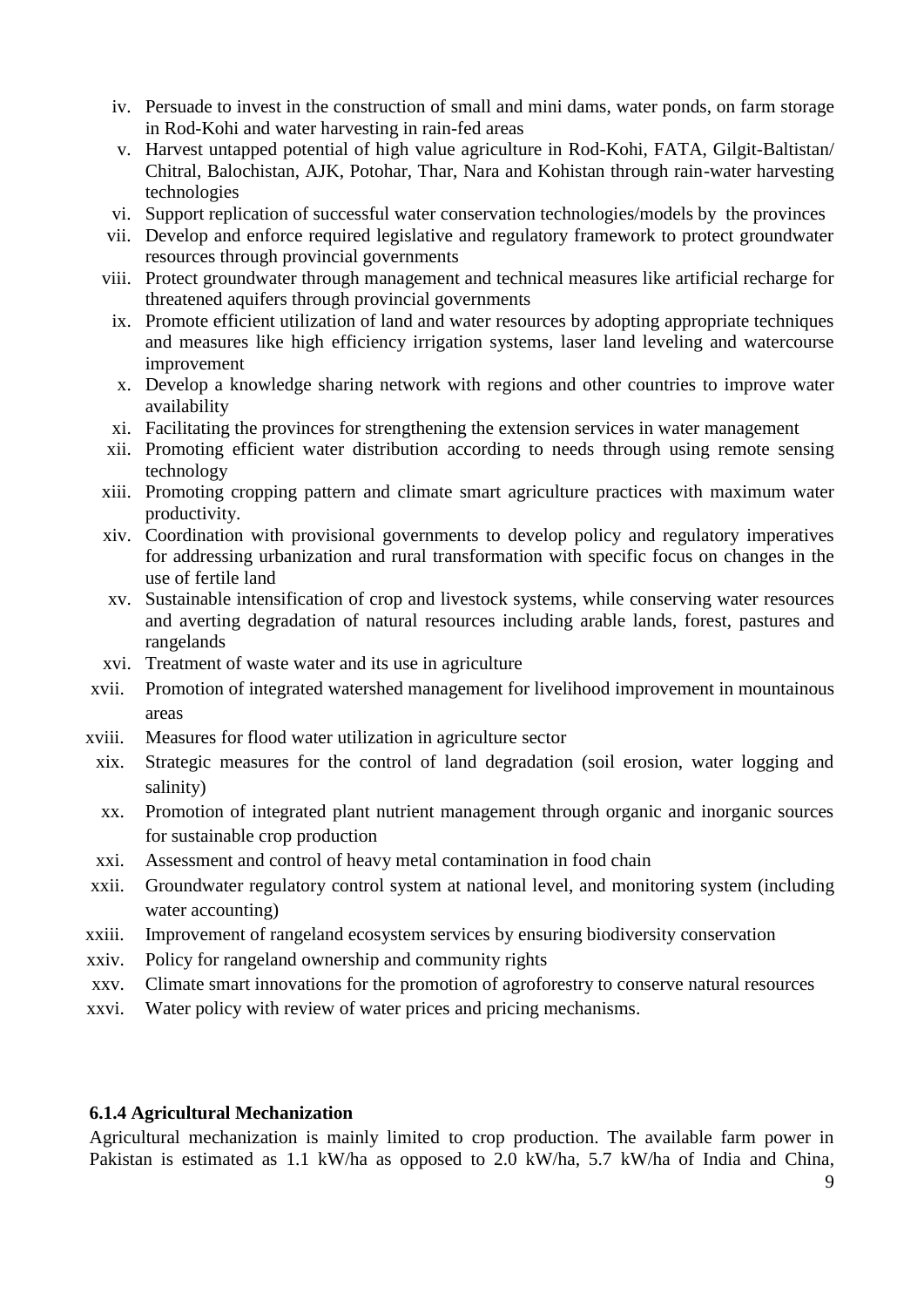respectively. Tractors that are being used in Pakistan are based on the 1960's technology and need improvement in their manufacturing technology through strict regulatory regime. Wheat production in the country stands substantially mechanized. However, production of rice, maize, cotton, sugarcane, vegetables and fruit remain partially mechanized. Wheat and rice harvesting is achieved using imported old combine harvesters. The inefficiency of old combine harvesters result in around 10% grain losses. Farmers have no access to modern machinery such as rice trans-planters, vegetable planters, fruit pickers, potatoes diggers/shakers, orchard pruning equipment etc. There is partial adoption of Green Houses and other advanced techniques of vegetable production. The use of solar energy for high efficiency irrigation system under water stressed environment has a great potential for adoption. The equipment used for farm level value addition is almost non-existent (which result in high post-harvest losses and low level of value addition at community level).

The key constraints in the farm level mechanization are: a) inefficient utilization of tractor horse power; b) slow adoption rate of high efficiency irrigation system; c) low manufacturing focus on small scale value-added machinery and implements to reduce post-harvest losses; d) use of less efficient second-hand combine harvesters; e) lack of machinery for small scale dairy farming; f) lack of standardization for quality of farm implements; and g) non-availability of complete package of machinery at community level.

#### **Policy measures:**

- i. Reduction in duties and taxes on import of farm machinery in short to medium term
- ii. Reduction in GST on sale of farm machinery to enhance farm mechanization
- iii. Develop efficient farm mechanization and processing technologies to reduce cost of production, enhance timeliness of operations, add value to crops and reduce post-harvest losses at farm level
	- iv. Promotion of Precision Agriculture for profitable production
	- v. Incentives for import of machinery for hay/silage making, milking, dairy and meat products
	- vi. Aquaculture mechanization for intensive production, processing and maintaining cold chain
	- vii. Persuasion for establishment of a "National Center for Testing of Agricultural Machinery (NCTAM)" with regional/provincial satellite institutions under Ministry of Industry and supported by Engineering Development Board
- viii. Development of National Network of Agricultural Mechanization to coordinate agricultural mechanization R&D
	- ix. Promotion of the use of alternate and renewable energy sources at farm level
	- x. Establishment of machinery pools as farm-services centers by provinces in private sector
- xi. Promotion of innovative practices that increase yields and soil fertility (e.g.Precision/Hydroponic Agriculture) for profitable production
- xii. Incentivizing industry for manufacturing quality farm machines
- xiii. Indigenization of economically viable farm mechanization
- xiv. Mechanization/processing/value addition through cluster approach

#### <span id="page-14-0"></span>**6.1.5 Livestock**

Livestock is rapidly growing in Pakistan and central to the livelihood of its rural people. The subsector plays an important role in national food security & rural economic uplift. Livestock subsector particularly generates daily cash income for the 8.5 million small farmers and landless families. It also provides safety net for poor and self-employment opportunity for women. Pakistan is one of the leading producers of milk with an estimated production of 52.6 million tons annually. The country produces about 3.9 million ton of meat, including 2.01 million ton of beef; 0.69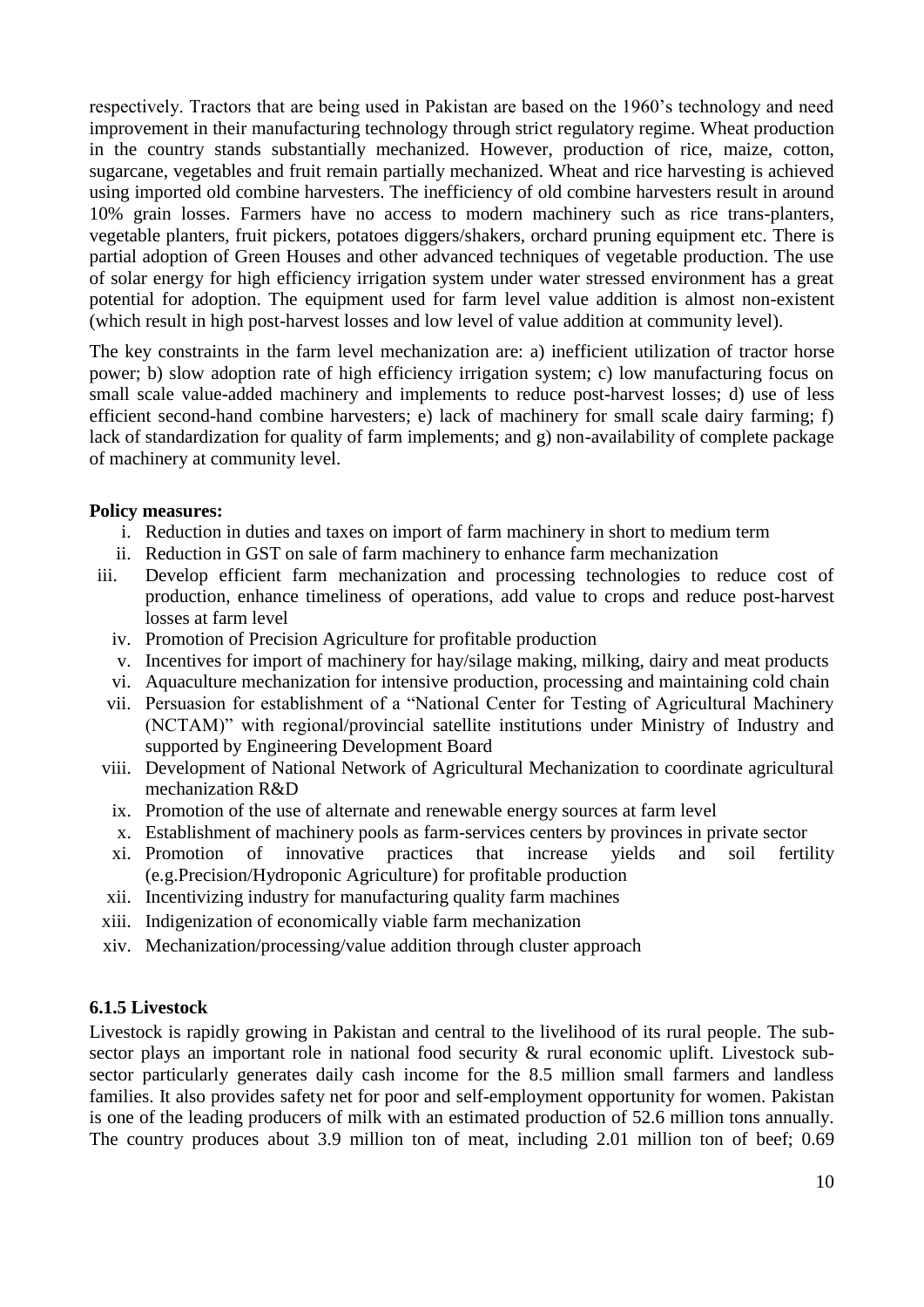million ton of mutton and 1.2 million ton poultry meat. The organized large and small dairy and fattening units are few; however, commercial dairy and feedlot fattening operations are emerging in the country.

Despite huge population of 72 million cattle i.e. cows and buffalos, Pakistan imports dry milk and other dairy products. Low productivity per animal and seasonality of milk production are the main root causes behind imports. Ninety percent of the total milk produced enters the marketing channels from subsistence farmers and five percent is processed as dairy pack products. There is a need for decreasing yield gap in milk production through genetic interventions, improved breeding and feeding programs, utilizing local and exotic dairy breeds, and maximizing fodder and forage production

Growth in population, urbanization, increase in per capita income and export opportunities are increasing the demand for livestock products. However, development of this subsector is constrained with lesser profits due to low productivity, poor husbandry practices, and nutrition and health issues. Key challenges to the livestock sector are: a) Expansion of federal and provincial capacity for livestock sector development; b) Promotion of meat as profitable business for local consumption and exports; c) low capacity of national control programs on highly infectious and economically important animal diseases; d) Inadequate compliance to national and international standards for quality and hygiene; e) Prevalence of zoonotic diseases due to close proximity of human and animals; f) Lack of incentives for generation of quality export surpluses; g) Low quality and contaminated feed; h) Culling of dry animals and calves under per-urban dairy farming system; and i) inadequate legal framework for export standards and consumers' trust.

- i. Programs for improvement of local animal breeds for enhanced milk and meat productivity
- ii. Special incentives for the private sector to invest in the dairy production for supplying pure dairy products
- iii. Promotion of dairy and feedlot fattening through commercial and corporate livestock farming segments
- iv. Encourage value added industry for livestock and livestock products with the aim to enter into global Halal food market
- v. National Programs for risk based progressive control of trans-boundary animal diseases of trade and economic importance including Foot and Mouth Disease (FMD), and PPR
- vi. Improved legal framework addressing legislative gaps, standards, grades, monitoring & enforcement to enhance national and international quality compliance
- vii. Encourage provinces and private sector for improvement of veterinary health services, nomads movements, disease free zoning and livestock markets
- viii. Enhance training opportunities for milk and meat technology to develop a cadre of skilled human resource for the modernization of the sector
- ix. Up-gradation and capacity building of National Veterinary Laboratory (NVL),National Reference Laboratory for Poultry Diseases (NRLPD), Animal Quarantine Department (AQD), and Livestock and Dairy Development Board (LDDB)
- x. Coordination for the implementation of One Health programs to manage zoonotic diseases for containment and eradication as well as controlling deaths and illnesses.
- xi. Establishment of drug regulatory authority for improving the quality of veterinary medicines and vaccines imported or produced locally
- xii. Strategies to increase fodder area and yield, and range land improvement
- xiii. Regulating the availability of quality feed free from contaminants including aflatoxins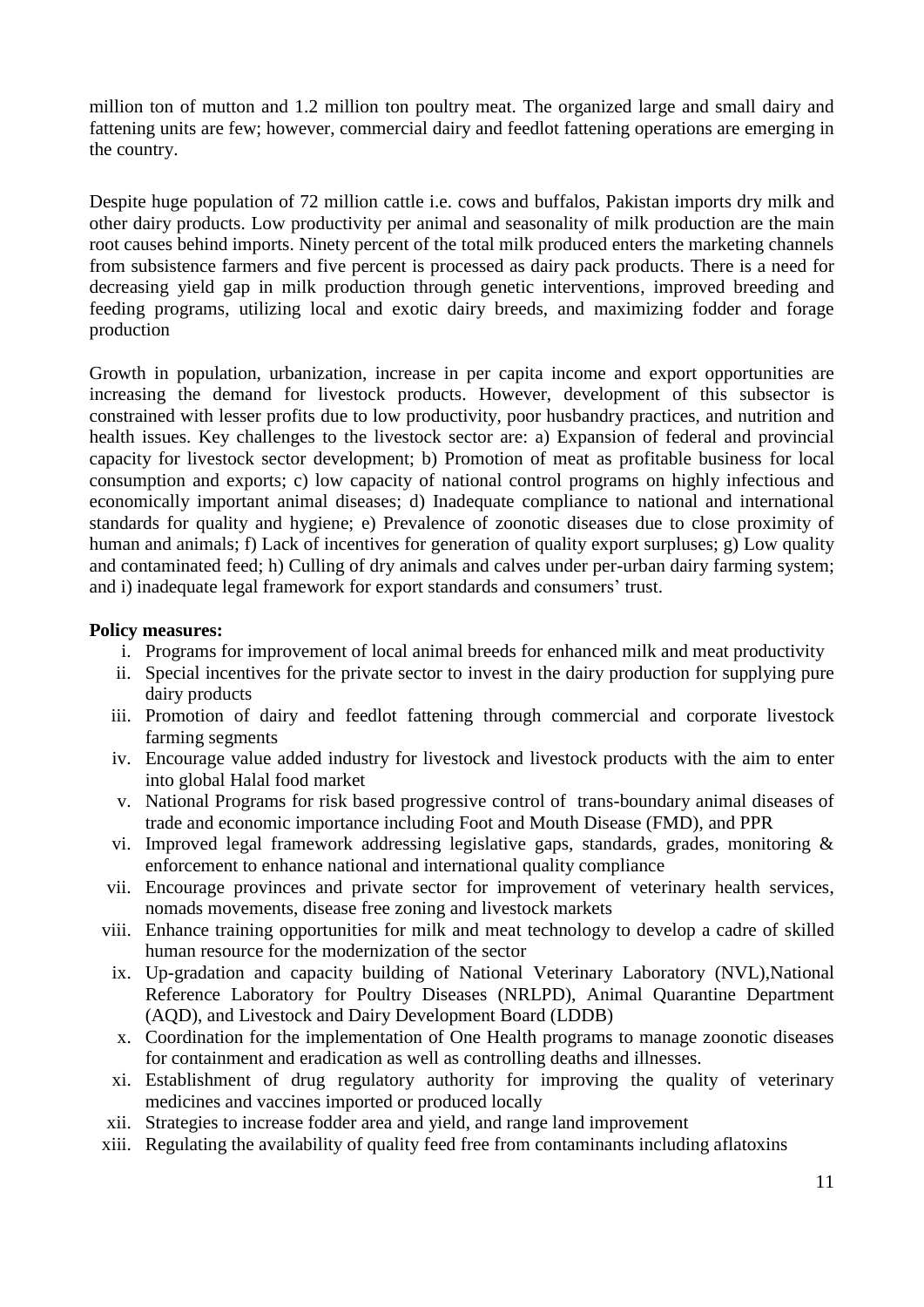- xiv. Animals and animal products export facilitation by developing infrastructure on cold chain and traceability aspects
- xv. Enhancement of duties on import of cheaper dry milk powder in order to protect the local dairy industry
- xvi. Developing programs to regulate culling of adult animals and calves by provincial governments
- xvii. The price of fresh milk may be fixed to provide incentive to dairy producers
- xviii. Development of high producing exotic animal model farms in cooler environments with the requisite supply of silage and hay
- xix. Incentivizing private sector for enhancing the quality vaccine production

#### <span id="page-16-0"></span>**6.1.6 Fisheries**

Fishery sub-sector is also one of the most important economic activity supporting livelihoods of a large number of fish farmers and workers. It plays a significant role in the national economy and food security of the country. About 740 thousand metric tons of fish is produced in the country, of which worth of US\$ 349 million is exported. The challenges for inland aquaculture are: a) sustainability of the inland fishery resources; b) lack of brackish water aquaculture; c) lack of diversification in species and systems; d) limited number of finfish species in cultivation; e) low productive fish farming system; f) lack of specific feed to popularize intensive farming; g) lack of financial resources for fish farming activities; h) lack of technical knowledge and extension services to fish farmers; i) high input cost; and j) non-existence of fish hatcheries of high value fish/shrimp.

#### **Policy measures:**

- i. Value chain development for high value fish farming in warm-water areas
- ii. Coordination for Trout Farming development in GB and mountainous areas of KP
- iii. Promotion of private sector led establishment of service centers for production of inputs, cold chain and auction etc.
- iv. Promotion of Shrimp Farming and aquaculture, including in saline inland and barren coastal areas of Sindh and Balochistan
- v. Development of high value intensive aquaculture for different ecologies
- vi. Establishment of cold chain across supply line for meeting international trade requirements
- vii. Establishment of fish feed production units and fish hatcheries
- viii. Availability of low markup loans for aquaculture sector and
- ix. Regulatory framework to support exports from aquaculture production and food safety

#### <span id="page-16-1"></span>**6.1.7 Poultry**

Poultry is a dynamic sub-sector contributing 1.3 percent to national GDP, 6.3 percent to agriculture and 11.2 percent to livestock. Pakistan has become the 11th largest poultry producer in the world producing more than 1.02 billion poultry birds and around 16 billion eggs annually. The sector is well developed in Pakistan along with efficient regulatory system. The challenges to the poultry sub-sector are: a) high cost of commercial poultry production and fluctuation in market prices of poultry products i.e. live birds, poultry meat and eggs; b) low competitiveness in international market; c) high tax and duties on poultry inputs and products; d) reduced availability of cheap rural poultry products; e) limited research on developing rural poultry breeds; f) poor vaccination coverage for rural poultry; g) prevalence of poultry diseases; and h) negative consumer perception about poultry meat.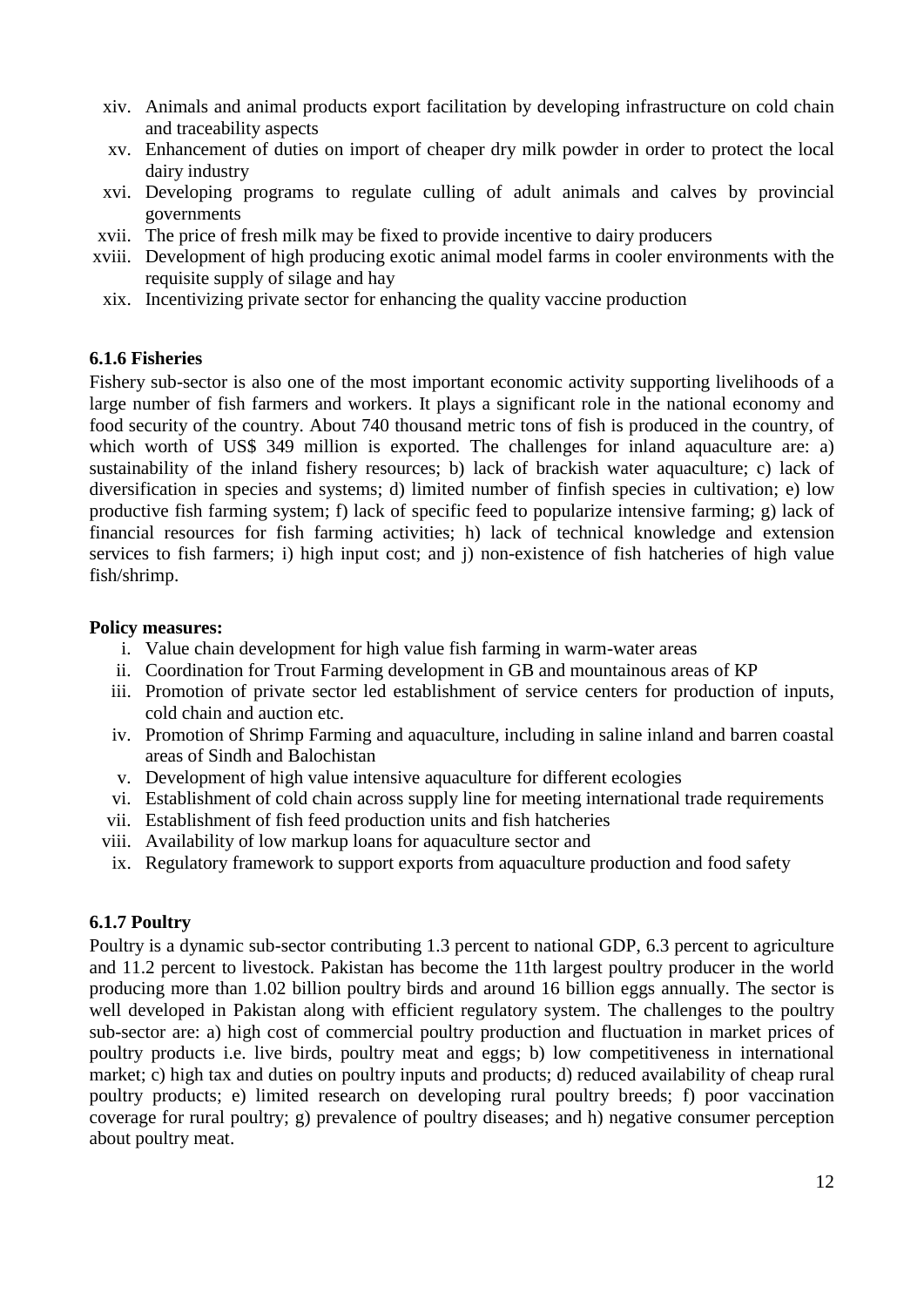#### **Policy measures:**

- i. Appropriate structure of tax and duties for poultry industry to ensure level playing field visà-vis foreign competitors
- ii. Promotion of enabling environment for commercial poultry production, lesser duties on imported poultry inputs and processing machinery used in value added industry
- iii. Encourage and continue to support measures for small poultry farming segment
- iv. Support value addition for poultry products though appropriate incentives
- v. Promotion of rural poultry for sustainable food security and livelihood improvement

#### <span id="page-17-0"></span>**6.1.8 Food Losses and Wastage**

Food quality loss or waste which refers to the decrease of a quality attributes of food (nutrition, aspect, etc.), linked to the degradation of the product, at all stages of the food chain from harvest to consumption. Food Losses are estimated at about one-third of food produced for human consumption in mass or one quarter as measured in calories. Per capita food losses in Southeast Asia amounts 120-170 kg per capita per year. Food losses impact food security and nutrition by three main ways; first, a reduction of availability of food, second a negative impact on food access, third, a longer-term effect on food security results from the unsustainable use of natural resources on which the future production of food depends.

Post-harvest losses in durables (cereals and pulses) and perishables (fruits and vegetables) are 10 and 22 percent in the country, respectively. The cost of annual harvest and post-harvest losses is estimated around Rs. 228.8 billion for grains, fruits and vegetables only. The losses happened at harvest, threshing, storage and transportation stages. It is estimated that available storage facilities are three time less than the requirements. The main causes of food losses are imbalanced use of inputs, faulty irrigation systems, diseases, insect and fungi damages, inappropriate harvesting practices, excessive supplies, poor grading and packaging, poor handling during transportation and storage etc. Public sector can contribute in R&D for reducing losses and wastage; whereas private sector's role is crucial for the improvement in harvest and post-harvest capacity building.

- i. Improve data collection and knowledge sharing on food losses and wastage
- ii. Convene an inclusive process to identify hotspots, causes of losses and waste at different levels, potential solutions and levels of interventions
- iii. Improve coordination of policies and strategies among the food system stakeholders
- iv. Coordinate to implement a holistic food chain approach, with adequate research and extension services
- v. Provide incentives for food processing/value addition at farm level through cluster approach under public private partnership arrangements
- vi. Incentive to invest in infrastructure such as storage and processing facilities, reliable energy supply and transport facilities
- vii. Take measures to support smallholders that yield economies of scale and allow them to move towards high value activities in the food supply chain
- viii. Supporting to design and introduce procedures to ensure higher corporate accountability standards to monitor reductions in losses in the food processing and retailing sectors
- ix. Development of skilled human resources in fruit and vegetable processing sector.
- x. Policy support for the development of advanced Controlled Atmosphere Storage.
- xi. Facilitate the enhancement of food storage capacity at federal and provincial level
- xii. Greater emphasis on post-harvest research and technology.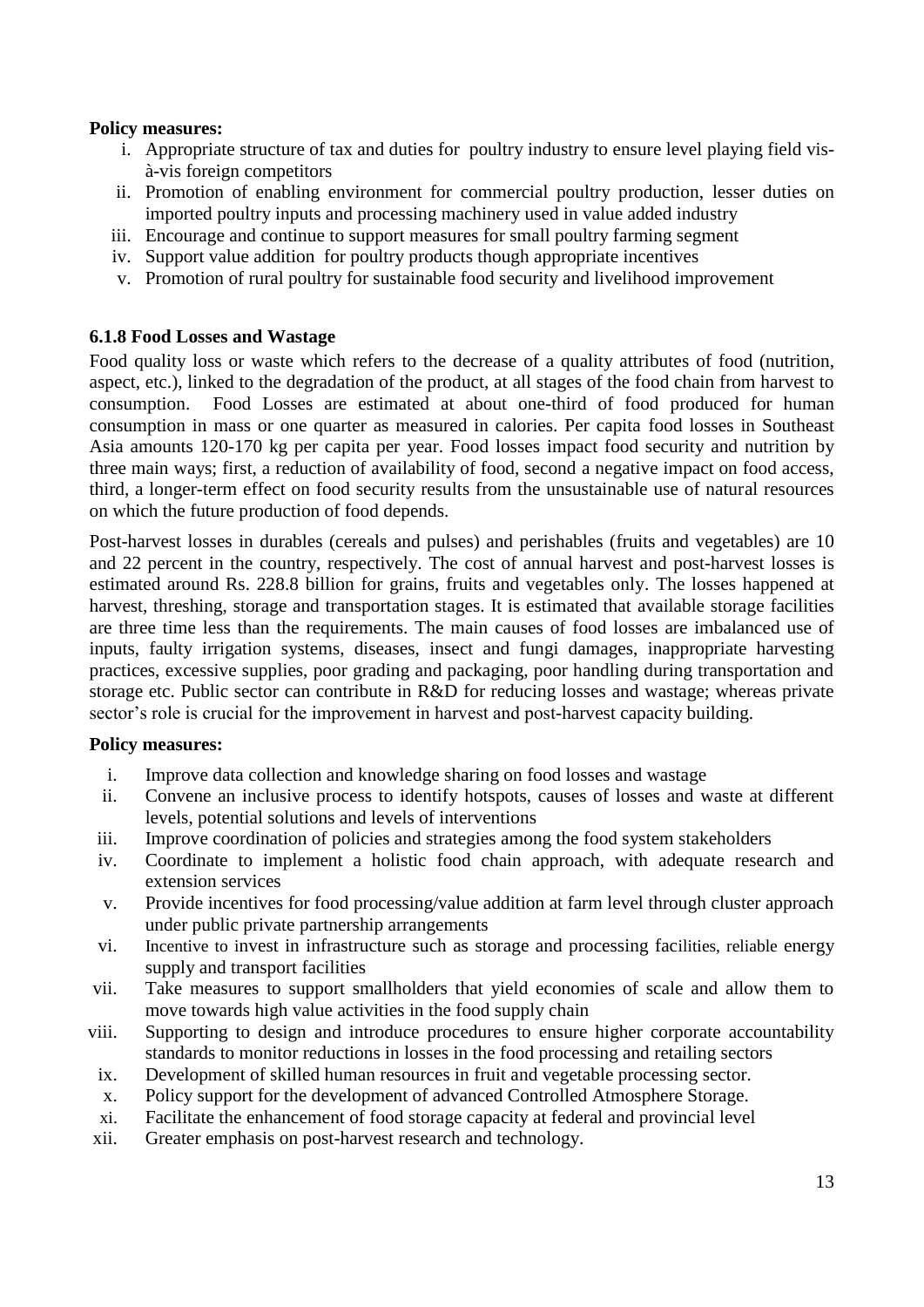xiii. Consumer awareness on improved techniques for the household level storage

# <span id="page-18-0"></span>**6.2Food Accessibility**

The food insecurity situation today also revealed that people are hungry not because there is not enough food overall in the world, but because they cannot afford food or do not have means to produce enough food. It is a Household's ability to acquire adequate amount of food regularly through a combination of produce, barter, borrowings, food assistance or gifts. Furthermore, it also relates with food distributions within household and gender that ultimately matters. In this section public sector programs to control hunger through food assistance, market support of small farmers and development of economic zones along with China-Pakistan Economic Corridor (CPEC) have been discussed.

#### <span id="page-18-1"></span>**6.2.1 National Zero Hunger Program**

The government of Pakistan has expressed its strong commitment for the realization of Sustainable Development Goals (SDGs) as a national agenda, both at Federal and Provincial levels. Within this framework the achievement of zero hunger is emphasized as a top priority for Pakistan, with the commitment to pursue the goal of "ending hunger, achieving food security and improved nutrition and promoting sustainable agriculture". The important components of zero hunger program are: i) Home Grown School Feeding; ii) Family Farmers Support program; iii) Income Generation Support Program; and iv) Nutrition Support Program.

The ministry of NFS&R has planned to start National Zero Hunger Program. The focus will be to achieve goals like sustainable food production, improved food distribution, better nutrition and livelihood diversification. The program will be developed and implemented in collaboration with Ministry of Planning Development and Reforms, Ministry of Finance, Ministry of Health and Services, Utility Stores Corporation, Pakistan Baitul Mall, Ministry of Education, Benazir Income Support Program (BISP), Pakistan Agricultural Research Council (PARC), and Pakistan Agricultural Storage and Services Corporation (PASSCO). The international development partners will include United Nations Food and Agricultural Organization (FAO), United Nations World Food Program (WFP), United Nations Children and Education Fund (UNICEF), World Health Organization (WHO), United Nations Entity for Gender Equality and Empowerment of Women (UN WOMEN) and World Bank.

- i. Initiate special programs for reducing poverty and hunger (zero hunger, kitchen gardening, rural poultry and other enterprises) as per government's commitment towards SDGs.
- ii. Reduction of food losses along production and supply chain including post-harvest losses
- iii. Establish one window operation to extend support to family farmers
- iv. Benefit cards to meet cost of inputs
- v. School feeding programs in most food insecure districts
- vi. Cash transfers to the most food insecure households as per BISP policy
- vii. Zero hunger shops in low income areas of major cities of Pakistan
- viii. Nutrition program for children under 5 years of age, and pregnant and lactating mothers
- ix. Food and nutrition education and awareness campaigns
- x. Provision of food subsidy on wheat flour and its transportation to the poor people of far flung areas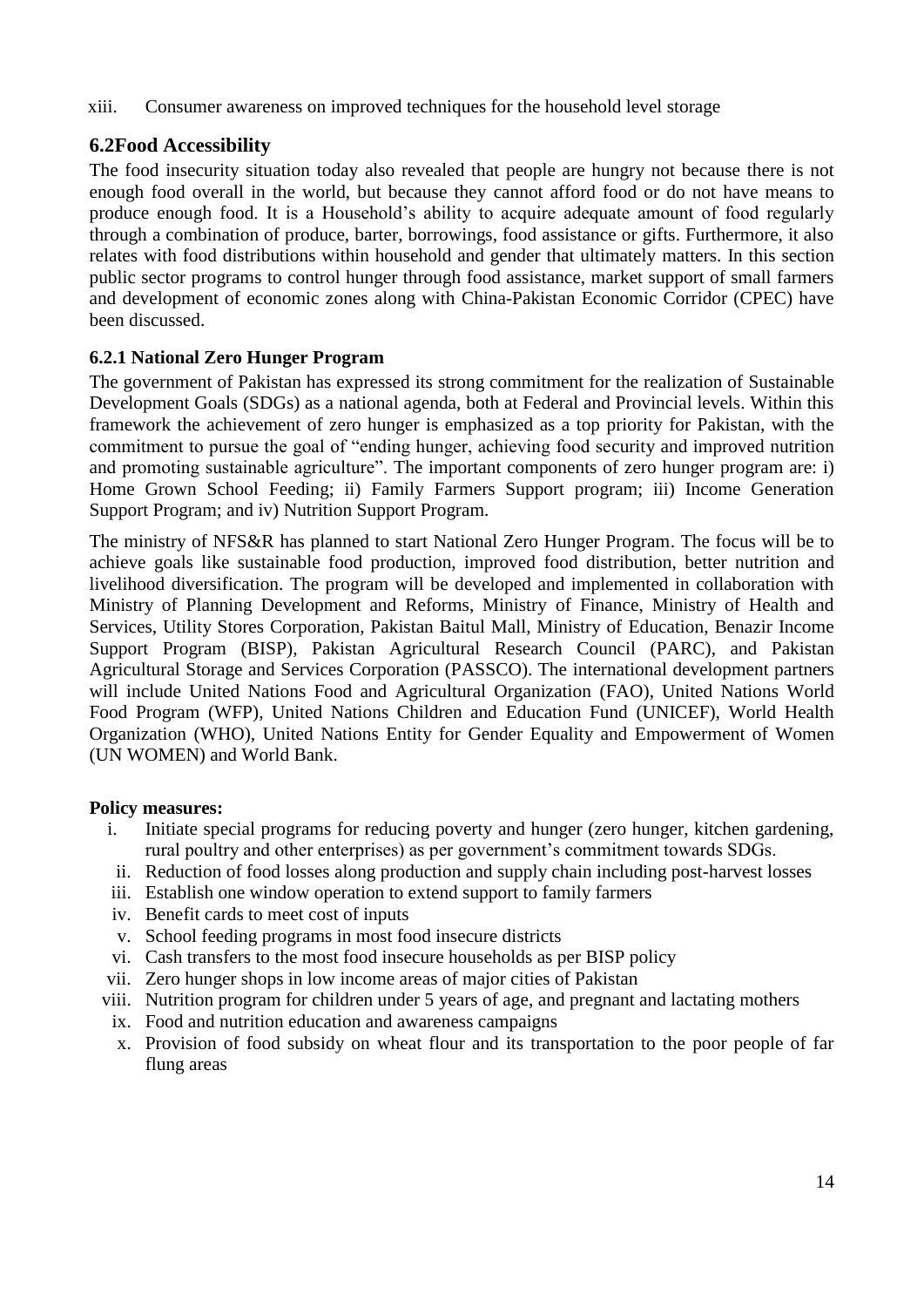#### <span id="page-19-0"></span>**6.2.2 CPEC Agricultural Development Zones**

China is second largest importer in the world with imports of 1966 billion USD. Pakistan's share in Chinese imports is only 2.93 billion USD. China-Pak economic corridor (CPEC) has provided an opportunity to increase trade on the principles of complementary advantages and mutual benefits. The key areas for agricultural economic and technical cooperation between China and Pakistan will be determined by fully considering the comparative advantage and cooperation needs. There will be an opportunity to produce high-tech value added agricultural products at international standards for different potential markets. The commodities that can be potentially exported to China include cereals, dairy, eggs, honey, live animals, tobacco, meat, sea food, fruits and nuts. The initiatives could be based on developing business clusters for more than 40 commodities identified across the corridor for promoting rural businesses through developing entrepreneurship, processing zones, skilled manpower and modern market infrastructure. The corridor crosses through the nine agroecologies. On the basis of these agro-ecologies, the corridor is divided into 9 sections, each of which possesses distinct opportunities for establishing diverse agro-based businesses. Overall the establishment of agricultural economic zones along CPEC in collaboration with Chinese counterparts can help to achieve: a) food sovereignty; b) benefitting farmers and rural communities; c) smarter food production and yields; d) biodiversity conservation; e) sustainable soil health and cleaner water; f) ecological pest management; and g) resilient food systems.

#### **Policy measures:**

The following measures will be taken in collaboration with Chinese R&D and private sector partners;

- i. Preparation of feasibility reports of tradable commodities for each sub zone
- ii. Pilot testing of rural businesses for the identified commodities and coordination for development of business zones along the corridor
- iii. Capacity building of rural entrepreneurs and agricultural service providers
- iv. Introduction of innovations for quality production, post-harvest handling and processing
- v. Developing investment portfolios for public-private partnerships to promote rural businesses
- vi. Modern production and market infrastructure development for grain and fruit crops, fisheries, livestock and livestock products
- vii. Development of business models to promote value added agriculture all along CPEC route.

#### <span id="page-19-1"></span>**6.2.3 Market Support**

Markets play a key role in the transfer of products from farms to consumers. The markets in Pakistan have poor standards, lack basic hygiene and traceability, inconsistent grading practices and inefficient transportation services. Smallholders are mostly isolated from markets and are dependent upon middlemen to harvest and sell their produce, and as a result are often exploited. The consumers also suffer in terms of paying higher prices, which affects their purchasing power and have negative implications on household food security. The key issues of markets are: a) lack of market intelligence and knowledge; b) lack of access to cold storage; c) inadequate road infrastructure which leads to high post-harvest losses; d) poor packaging materials; e) lack of smallholder access to high end markets; and f) lack of value addition in agro based products

#### **Policy measures:**

The ministry will facilitate provinces in: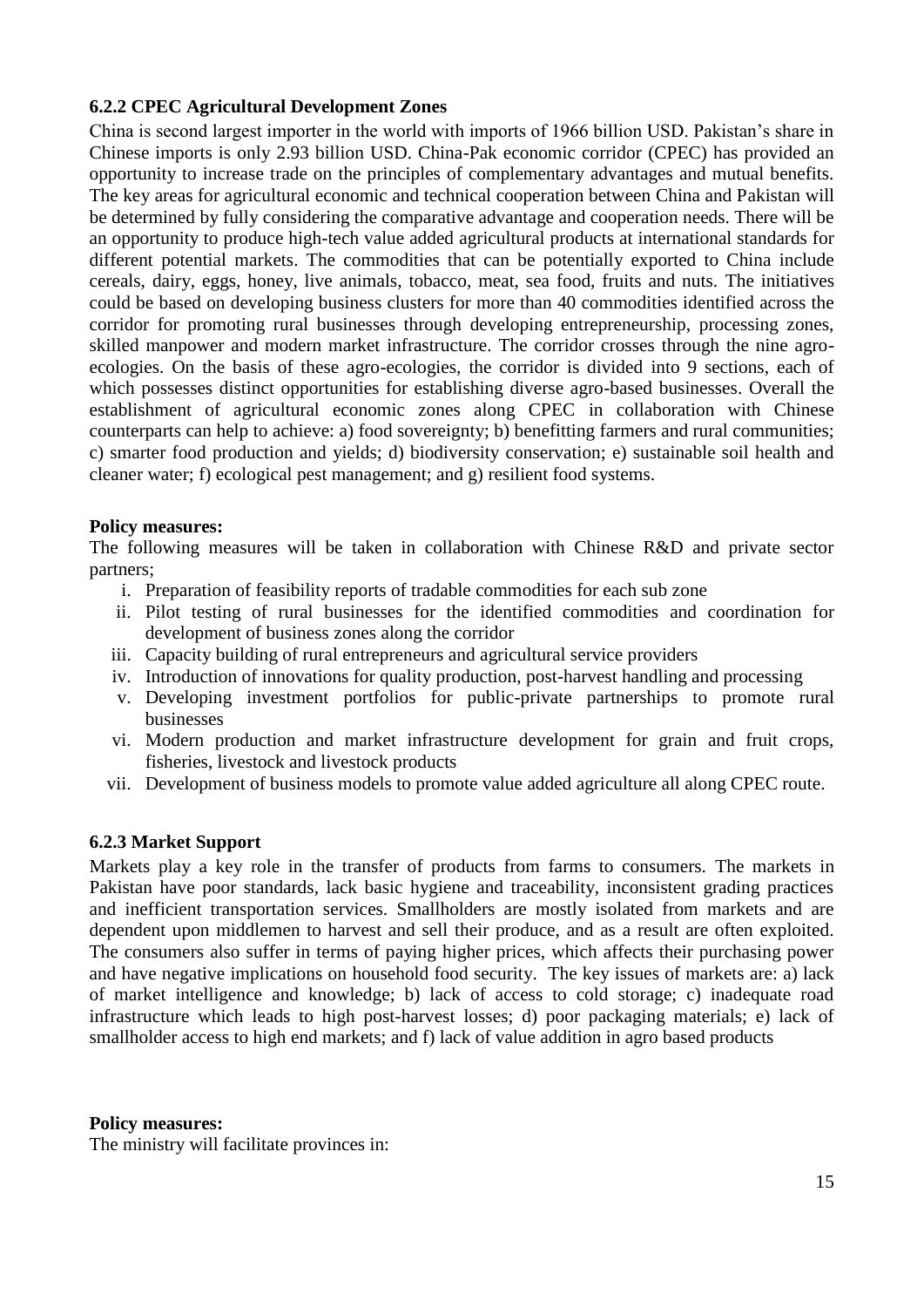- i. Improving market intelligence for informed decision making
- ii. Market regulations for better transparency and access
- iii. Providing policy support for enhancing modern cold storage facilities, post-harvest handling to reduce post-harvest losses and improved quality for exports
- iv. Developing standard grading, processing and packaging entrepreneurship
- v. Promotion of contract farming in collaboration with private sector
- vi. Identification of potential key food products for overseas markets to enhance international market access and putting up enabling environment for exports
- vii. Promoting the use of ICTs to transfer market information to producers
- viii. Development of modern market concept to be run by farmers and private dealers
- ix. Facilitate and promote farmers' marketing system and establishment of e-marketing of food products

#### <span id="page-20-0"></span>**6.3 Food Utilization**

It is "safe and nutritious food which meets people's dietary needs". The availability and access to food on their own are not enough, people have to be assured of "safe and nutritious food". The food consumed has to provide sufficient energy to enable the consumer to carry out routine physical activities. Utilization also covers factors such as safe drinking water and adequate sanitary facilities to avoid the spread of disease as well as awareness of food preparation and storage procedures. Utilization therefore covers a range of aspects that hinge on the consumer's understanding of what foods to select and how to prepare and store them.

With the passage of time there is increased recognition of human health and well-being risks and benefits associated with the industrialization, intensification and concentration of production and expanded international trade with longer, more complex food supply chains. Food-borne diseases resulting either from biological contamination (pathogens, microbes) or chemicals are significant cause of human health problems related mainly to fresh food products such as animal sourced food products as well as fruits and vegetables. In case of chemicals, such as formalin used to avoid the spoilage of fresh milk, or additives introduced to achieve specific properties such as taste, longer shelf life or appearance. The consumers in urban centers are often unaware of the processes by which their food is produced, pointing to the loss of 'protective factors' in the shift from more traditional diets to those that are emerging today, pointing to loss of nutrients and dietary diversity, including microbial diversity.

#### <span id="page-20-1"></span>**6.3.1 Safety of Food and Environment**

Healthy food systems and environment are critical for the effective utilization of food by human beings. The irrational use of agrochemicals (fertilizers and pesticides), improper disposal of city waste, sewerage and industrial water are polluting food production systems and environment. A considerable share of vegetables and fodder crops are produced in peri-urban areas by using sewerage water. Future use of GMO crops' production may have certain implications on food systems. Droughts in dry areas, coastal belts, salt ranges and desert ecologies can affect sweet water availability in shallow depths. People from these areas are threatened of malnourishment and scarce clean water availability. The research system has to suggest appropriate policy measure and technologies for promoting good agricultural practices.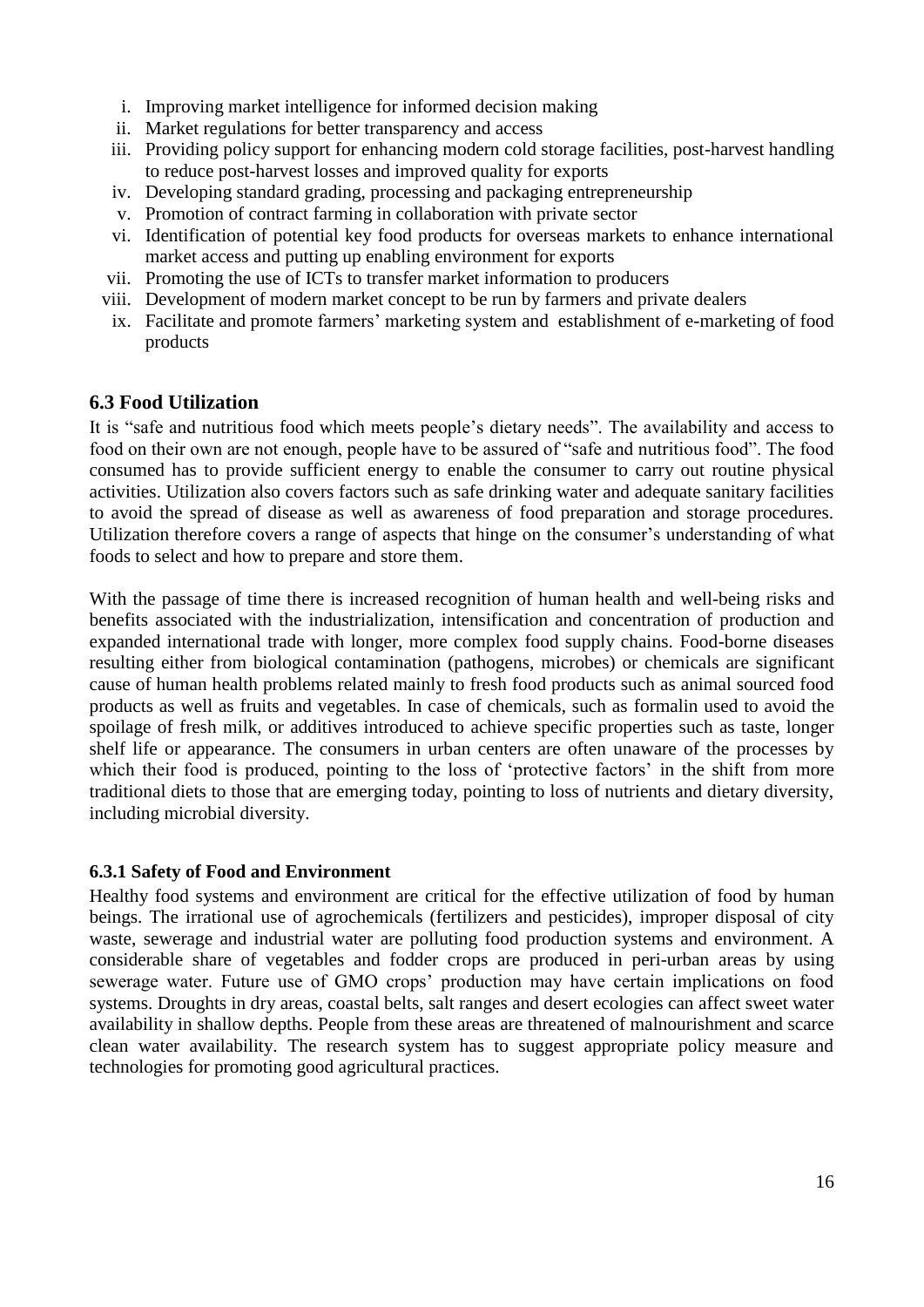#### **Policy measures**

- i. Develop complementary programs, that enhance access to fortified, balanced, and diversified diets; clean drinking water; hygiene and sanitation facilities; education and health services
- ii. Reduction in the use of chemicals while promoting bio-fertilizers and bio-pesticides
- iii. Promoting resource conservation technologies for healthy and sustainable natural resource use
- iv. Promoting the use of bio-remediation for treating sewerage and industrial waste water in collaboration with local governments, towns and city administrations for safe food production
- v. Facilitating the use of water desalination technology in collaboration with donors and provincial governments
- vi. Production and promotion of compost from city bio-waste, animal manure and crop residues for organic production of fruits, vegetables and nurseries
- vii. Promotion of organic farming and its certification/accreditation specifically for suitable regions
- viii. Developing institutional capacity to regulate and monitor the food safety aspects of GMO crops
	- ix. Developing federal and provincial institutional capacity for monitoring the safety of food from pollutants and chemical
	- x. Implementing relevant provisions of approved National Environmental Policy 2005 in letter and spirit.
- xi. Promoting preventive approach of food safety throughout supply chain of food products instead of corrective approach
- xii. Establishing infrastructure and effective controls for effective monitoring of imported food commodities on food safety standards

## <span id="page-21-0"></span>**6.4 Food Stability**

Stability must be present "at all times" in terms of availability, access and utilization for food security to exist. Stable supply of food in the country can be ensured through quality production of food commodities and their trade. Sustainable agriculture could be achieved by utilization and management of natural resources to maximize the social, economic and environmental benefits. Climate change and management of resulting disasters is also important to maintain supply of food in calamity stricken areas. Immediate dissemination of knowledge continuously generated through research system is required to increase crop and livestock production and stabilize nutrition level of the people overtime. In order to grow faster, there is an urgency to reach international food safety, plant and animal health, and welfare standards to allow greater trade opportunities.

#### <span id="page-21-1"></span>**6.4.1 Quality Production and Trade**

Agreement on application of Sanitary and Phyto-Sanitary (SPS) measures describes the Food Safety, and Animal and Plant Health Regulations. All member countries of WTO have to adhere to SPS measures for import and export of quality and safe food products. It allows countries to set standards and make regulations to apply these standards to protect human, animal, and plant life and health. Pakistan has to comprehensively implement Food Safety Laws for provision of safe food to the consumers.

A bill for National Food Safety, and Animal and Plant Health Regulatory Authority has been approved by the Prime Minister of Pakistan with stipulation to have organogram. With approval of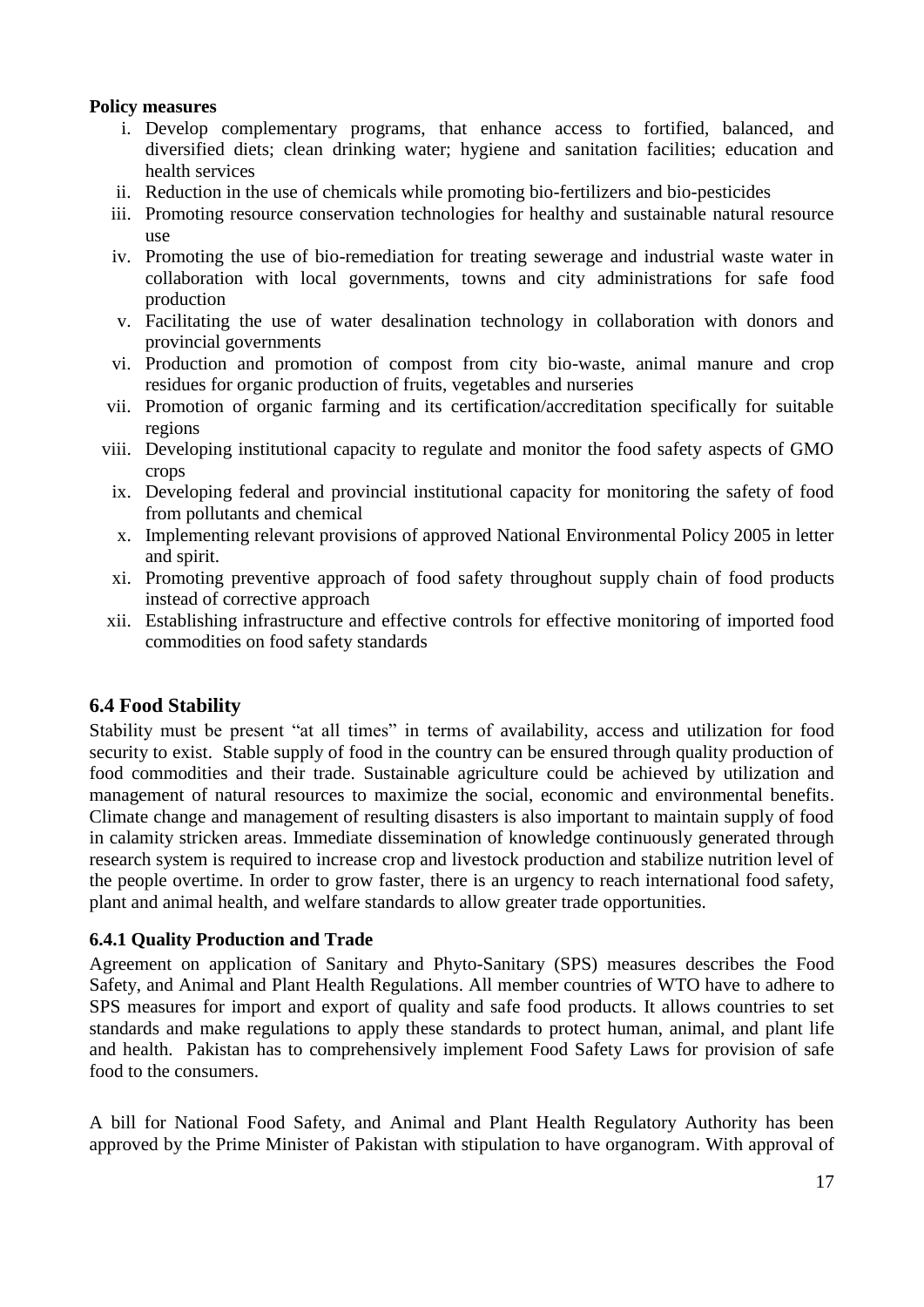the draft bill from the parliament it will become act. This legal framework will improve the implementation of food safety standards in Pakistan in light of the SPS measures.

#### **Policy measures:**

- i. Guidelines on SPS measures for compliance to international quality standards in relation to import and export of agricultural products.
- ii. Formulation of science based technical regulations for the SPS measures.
- iii. Administration of all legislative and regulatory acts adopted by the federal government regarding the SPS measures.
- iv. Implementation of inspection and quarantine controls regarding food products exports at points of entry and exit
- v. Certification of consignments in relation to compliance with the SPS measures.
- vi. SPS risk assessments and communication of information regarding risks of SPS hazards to relevant stakeholders and consumers
- vii. Co-ordination with Provincial Governments on matters relating to management of SPS risks associated with the production and marketing of agricultural products
- viii. Nomination of the accredited testing facilities and laboratories which may undertake testing for official controls relating to the SPS measures
	- ix. Co-ordinate with international organizations and representing Pakistani interests at international level regarding SPS matters
	- x. Signing agreements regarding SPS matters for bilateral and multi-lateral co-operation with international organizations
	- xi. Developing legal and regulatory framework for improved implementation of food safety standards in light of SPS measures
- xii. Promoting the food fortification particularly for wheat flour, oil and salt for improving the nutritional status of masses
- xiii. Addressing food safety regulations particularly for milk, meat, fruits and vegetables
- xiv. Facilitate enhancement of food and horticulture exports up to 20 percent
- xv. Legislate agricultural and food safety regulatory laws, and establish credible regulatory trade regimes for food products

## <span id="page-22-0"></span>**6.4.2 Climate Change**

Increased climate variability and extreme weather events are negatively impacting food stability, food production and livelihoods of the farmers and vulnerable peoples. Threatened ecosystem services are limiting our capacity to achieve sustainable agriculture in the long run. The national average yields of almost all crops are low and productivity is declining over time due to climate change effects. Ongoing breeding programs are less focused on utilizing climate resilient breeding materials. Reorientation of breeding programs to develop new cultivars addressing changing climate scenarios across diverse ecologies of Pakistan is a real challenge for national agricultural research system. The current advancement in the field of breeding/genetics, bio-technology, and use of simulation modeling has enhanced the capabilities of researchers to develop climate smart and resilient crops species and livestock breeds. It requires a well-coordinated institutional arrangement for the development of new cultivars and livestock breeds at national level.

- i. Impact assessment and optimization of adaptation strategies under climate change scenario
- ii. Develop a well-coordinated crop-livestock breeding program involving national and international research centers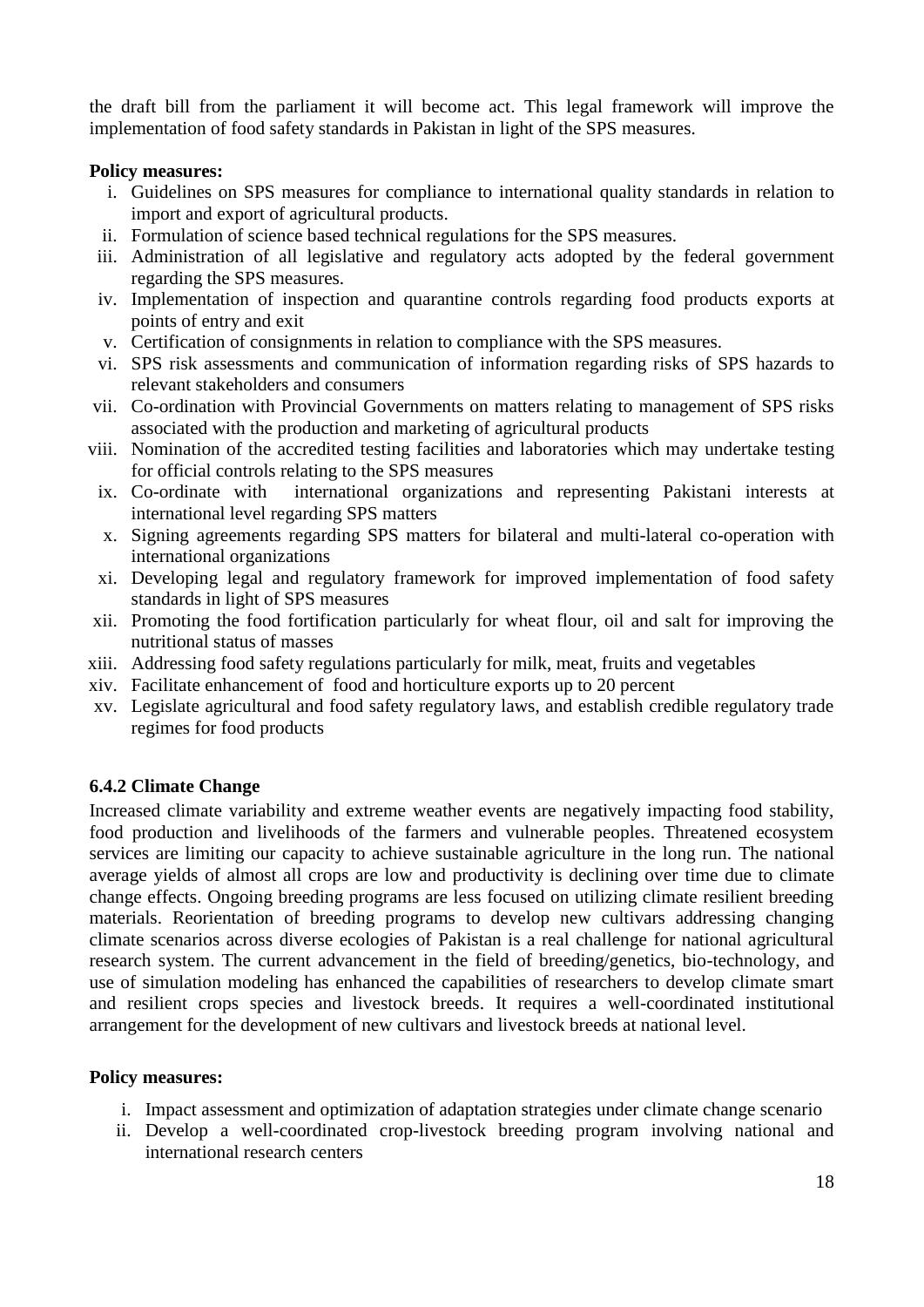- iii. Conduct basic, strategic and anticipatory research involving federal and provincial research systems, and CGIAR organizations
- iv. Develop climate-smart crop-livestock sectors while focusing on the use of bio-technology, resource conservation and harmonious production packages for diverse ecosystems of the country
- v. Evaluating the performance of breeding lines in Target Population of Environments (TPE) and identifying the hot spots for dissemination of suitable varieties and animal breeds
- vi. Enhance productivity and profitability while preserving environmental quality
- vii. Undertake an adaptation program in order to better deal with climate change impacts
- viii. Promoting crop and livestock insurance schemes as risk coping strategy particularly in rainfed areas under public private partnership
- ix. Acquisition and judicious exploitation of bio-diversity and genetic resources from national and international sources.
- x. Human resource development to address the new breeding and crop-livestock production challenges under emerging climate change regimes.

#### <span id="page-23-0"></span>**6.4.3 Emergencies and Disaster Management**

Emergencies, natural disasters and migration are critical challenges that create emergency situations, which affect food security and nutrition conditions. The regional emergencies, internal displacement of people due to security operations, floods and droughts create such situations. The global analysis of climate change shows adverse impacts on South-Asian economies including Pakistan. The climate-related natural disasters have increased many times in terms of frequency and intensity of extreme climate events, including floods, droughts, cyclones, disease catastrophes, earthquakes and landslides. The climate change impacts on the economy of Pakistan cannot be ignored. To address the disaster management in a holistic manner in changing climate, the government of Pakistan has created the Ministry of Climate Change by renaming Ministry of National Disaster Management in 2011 to deal with the threats posed by global warming and to protect environment in the country. Climate change related disasters are managed through coordinated efforts of several organization including federal ministries, provincial governments, international NGOs, UN agencies, international donors, and civil society. However MNFS&R has the mandate to develop technologies for appropriately mitigating the impacts of climate change on natural resources and farming communities. There is need to implement all relevant provisions of approved National Climate Change Policy 2012 in letter and spirit. The areas need to be addressed include: a) food for the displaced human population; b) feed for livestock; c) animal health; d) genetic improvements in crop and livestock; and e) preservation of natural resources.

#### **Policy measures:**

#### **Pre-Disaster Phase**

- i. Coordination with National Disaster Management Authority (NDMA)
- ii. Prepare emergency preparedness plan on food security, agriculture and livestock sector
- iii. Develop agriculture and livestock assessment checklists using remote sensing as a tool for early warning
- iv. Develop early warning system for extreme climate events and emergency response plans for crop and livestock extension departments, and farmers in collaboration with provincial governments
- v. Identification of food insecure areas of disaster prone districts in collaboration with WFP
- vi. Create awareness about livestock feed resources among livestock owners and promote its production in disaster prone districts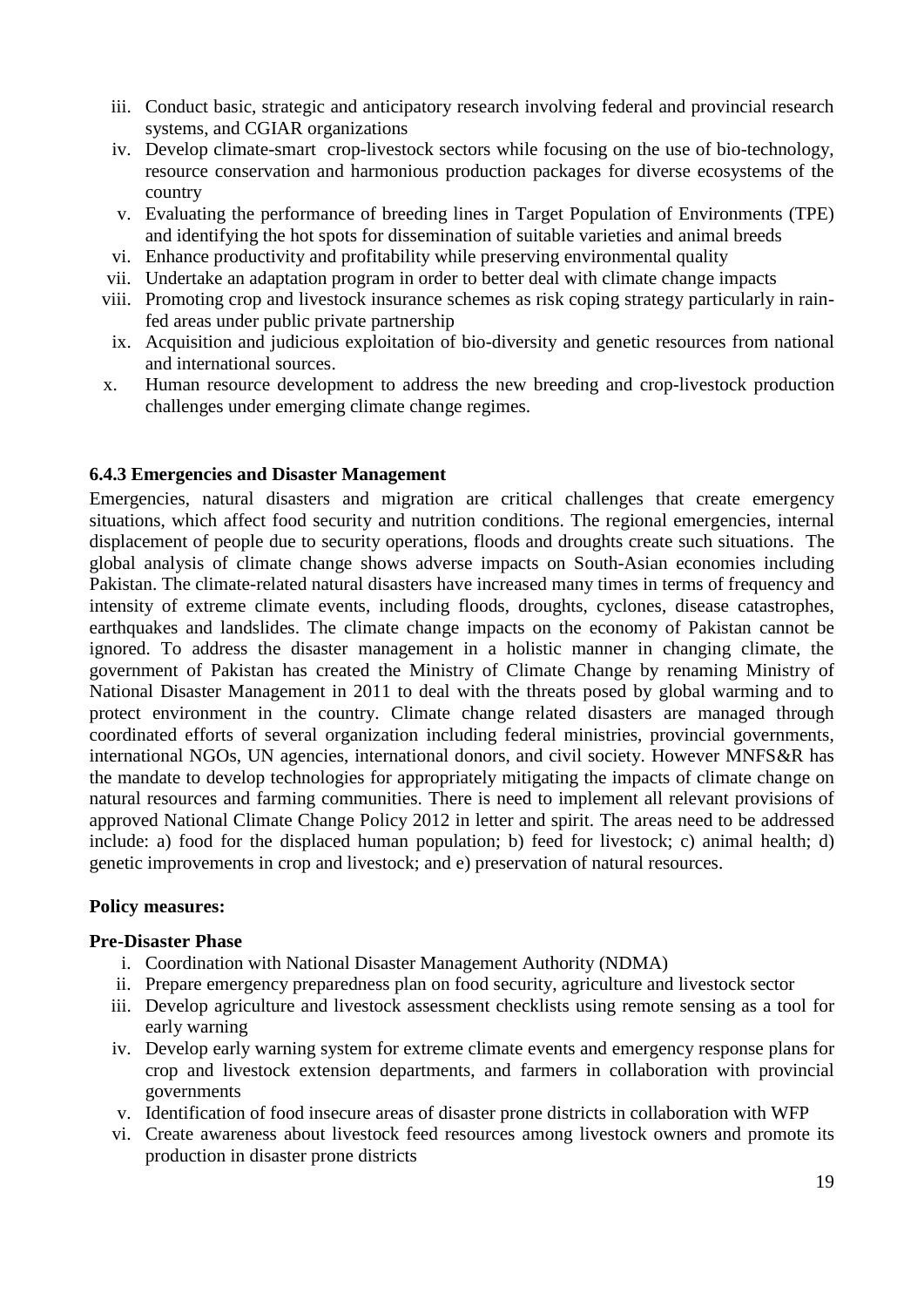- vii. Develop guidelines and minimum standards for cattle camps
- viii. Prepare an inventory of equipment, vehicles, agriculture inputs, and animal vaccine and medicine suppliers

#### **Emergency Response Phase**

- i. Designate a representative to the NDMA for coordination
- ii. Develop plan for agriculture sector for the early recovery phase after disaster
- iii. Conduct initial rapid assessment to assess the crops and livestock losses
- iv. Support to provincial livestock department for the provision of fodder, de-worming medicines and vaccines for animals during drought and flood periods
- v. Assessment of post disaster pest attack on the crop and take effective measures for control
- vi. Prepare a detailed report to document the response experiences for future planning
- vii. Preparing alternate crop-livestock production plans for the rehabilitation of effected communities.
- viii. Collaboration with national and international agencies in food and fodder production in conflict affected and disaster hit areas

#### <span id="page-24-0"></span>**6.4.4 Innovation and Knowledge Dissemination**

Information and education are critical for the policy makers, farmers and consumers to make appropriate policy, adopt improved farming practices and consume balanced diets. The research system is continuously generating new technologies for increasing crop and livestock production for domestic consumption and exports. The information flow on technologies and nutrition is inadequate both for producers and consumers. The climate change has further highlighted the importance of use of IT based information sharing for quick adjustments in the production plans. The global food stock and trade situation updates are frequently needed to help farmers in making rational production decisions. The consumers are also needed to be frequently informed about the benefits of using balanced diet and reducing over use of edible oil, sugar and food grains. Hence use of IT is necessary for sharing technological as well as improved consumption knowledge with rural and urban communities. Similarly, regular communication is essential to present best practices on agriculture, food security, and nutrition information for households and farms, and receive feedback from beneficiaries about programs.

- i. Promoting and assessing the role of innovations in agriculture including precision agriculture, nanotechnologies and next-generation biotechnology in the perspective of sustainable food systems
- ii. Integration of diverse forms of knowledge from the national and international system to facilitate technological change and adaptation in practices
- iii. The government support to allocate time for continuously sharing innovation on terrestrial channels
- iv. The government support to open new radio channels in different regions for frequent communication with local communities
- v. Frequently sharing weather forecast information through electronic media
- vi. The government support to open exclusive channels on agriculture
- vii. Development of demonstration centers in different agro-ecologies
- viii. Media campaigns about national dietary guidelines, infant and young child feeding, care of pregnant women, food safety, hygiene and human health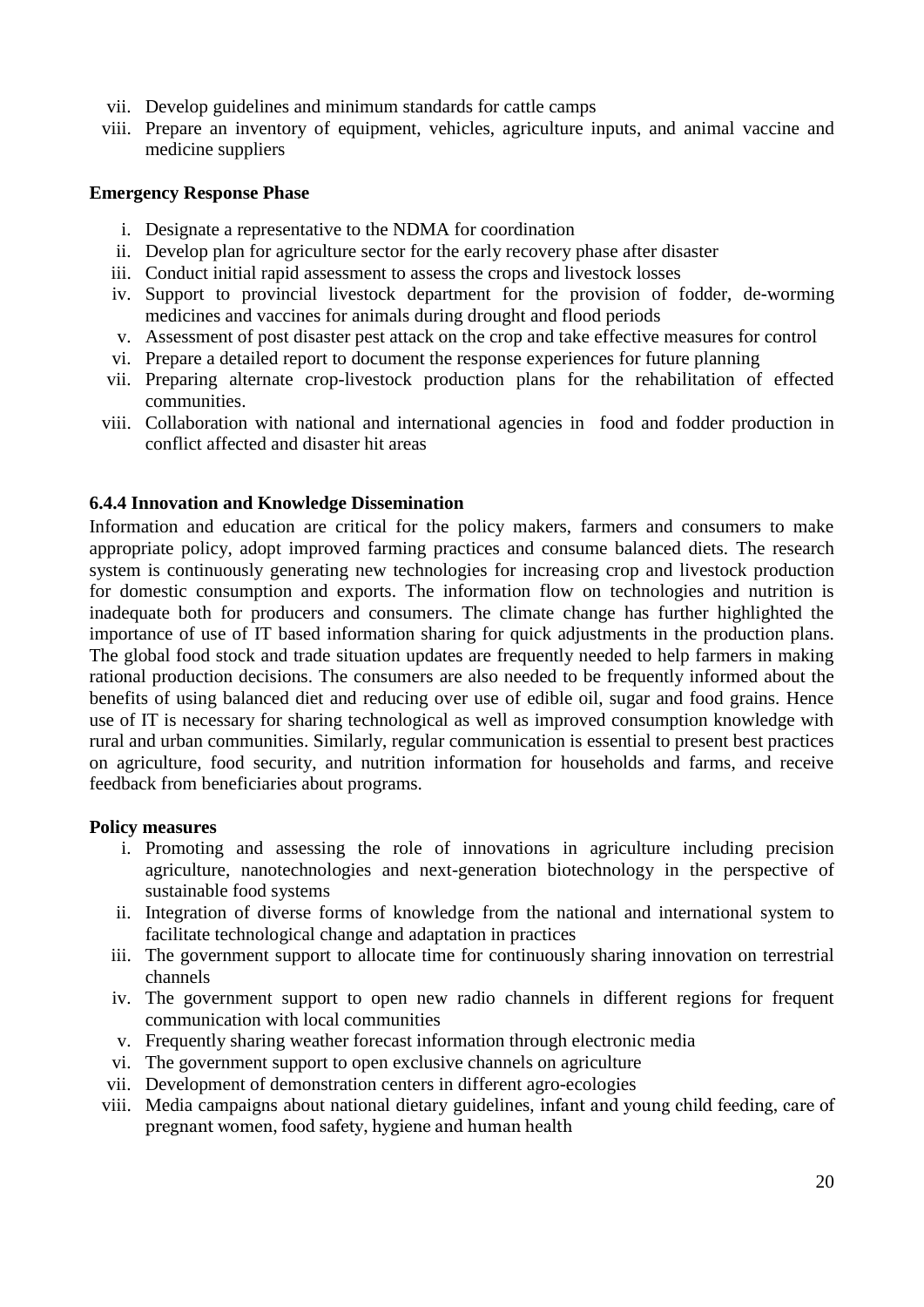- ix. Targeting the future generation through addition of food and nutrition chapters at school level curricula
- x. Maximize the use of Internet Communication Technologies (ICT) for providing specific solutions to agricultural problems
- xi. Support growth in the provision of independent, private sector extension services to vulnerable farmers for pests and diseases, soil testing and fertilizer requirements

#### <span id="page-25-0"></span>**6.4.5 Policy Support**

Policy imperatives requires substantial financial support to be successful, and subsidies are often suggested. However, once implemented they are hard to withdraw, resources are tied to less than ideal uses, and the wider economy may not respond in ways that reflect the scarcity of resources or preferences of the population. However, subsidies can benefit equity objectives, encourage the adoption of improved technologies, and support public investments. Therefore, these policy tools should be used only after adequate evaluation, objectives are made clear, and monitoring and evaluation and exit structures exist.

Favorable terms of trade contributed to the growth in the agriculture sector during 1990s. A substantial decline (i.e. 4.5 percent in 1990s to 2.4 percent during 2010-17) in the growth rate happened due to a worsening terms of trade. The policy instruments frequently used to support the agriculture sector by the governments include support prices for wheat, subsidies for fertilizers, subsidized credit schemes, reduction in import duties and taxes for machinery and subsidized electricity tariff for tube-wells. Recently, some relief package to farmers were also announced to off-set the impact of declining international prices on rural economy. The support prices for wheat and its subsidized supply to consumers are causing huge cost of around 200 billion to the national exchequer.

The national data bases on food security and nutrition are not frequently been updated to reflect international stock situations, prices and trade. The land tenancy laws also need due consideration for achieving goals like the consolidation of farms for additional productivity gains. Possible reforms might include: improved land inheritance, buying and selling laws; and steps towards redistribution of agricultural land through provision of opportunities for landless farmers (sharecroppers and laborers) to purchase or receive parcels of land, and for smaller farmers to consolidate land into productive sizes.

- i) Agricultural Policy Institute should be strengthened for continuous monitoring of volume of production, stocks, terms of trade, and domestic and international prices of feed crops
- ii) Regular information collection for accurately measuring food insecurity situations that allows disaggregation by gender, age, location and other factors while covering consumption patterns and impacts of healthy diets on human health and productivity
- iii) Use of existing data sets like Household Income and Expenditure Survey (HIES), Pakistan Social and Living Standards Measurement Survey (PSLM), Demographic and Health Survey (DHS), Multiple Indicator Cluster Survey (MICS) and Food Security Assessment Survey (FSA) for the analysis of food insecurity situation
- iv) Focusing on sustainable intensification of the food and agricultural production system, improving the total factor productivity, and efficient use of production resources rather than input subsidies
- v) The current procurement policy and support price of wheat should be revisited, and may be phased out gradually; identify exit strategies that benefit small holders and most vulnerable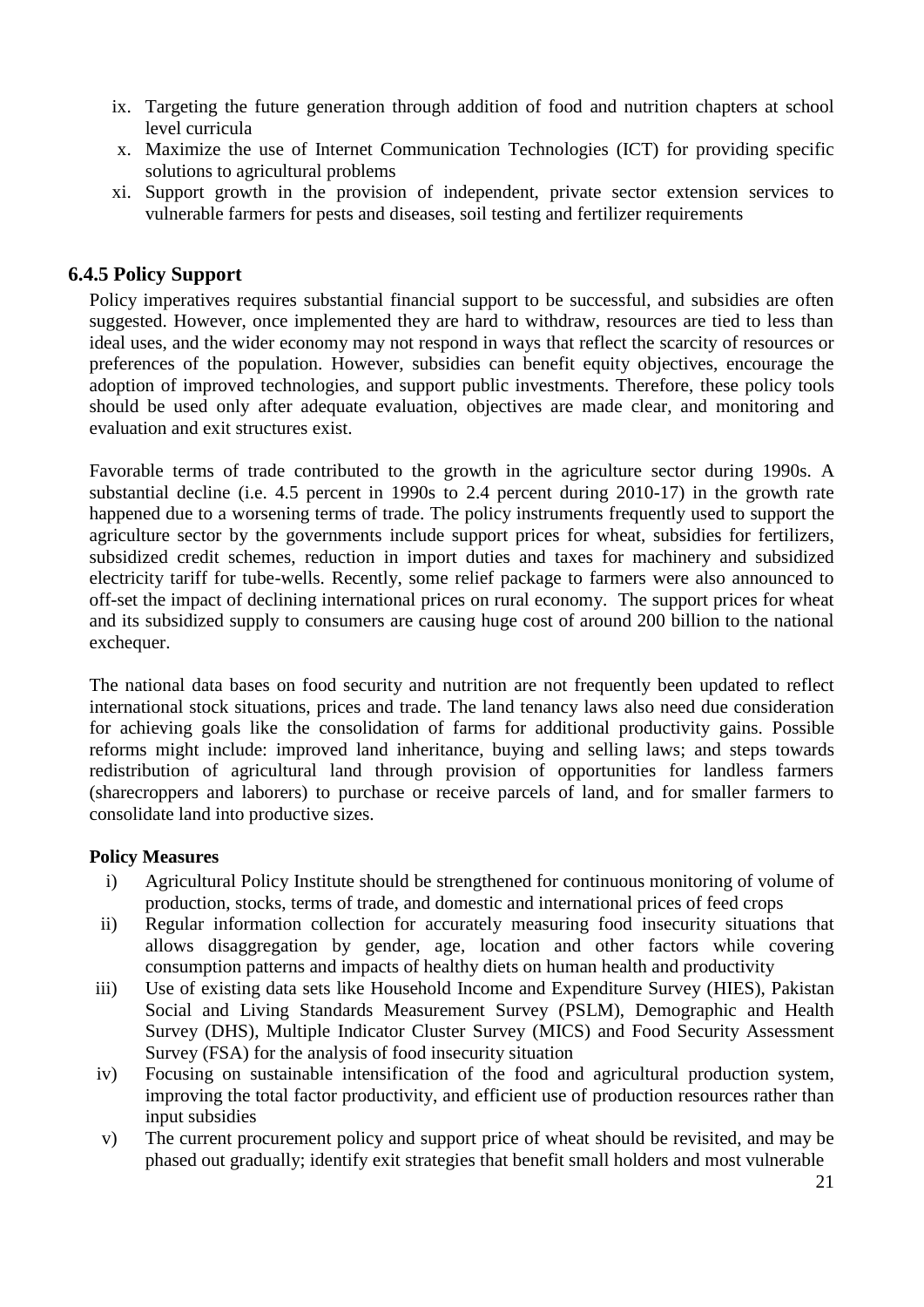- vi) The support price for procurement of imported food crops such as pulses and oilseeds may be introduced to promote import substitution rather than subsidizing export of wheat and sugar commodities
- vii) Improving the efficiency of food procurement, storage and distribution system which should be small farmer and tenant oriented in nature
- viii) Improving access to food of rural poor by providing off-farm employment opportunities on substantial scale while specifically focusing on rural poor and women folk
- ix) Easing the land revenue system to facilitate the sale and purchase of land for maintaining the viable farm size for economies of scale
- x) To develop land use policy planning to control the conversion of productive agriculture land into towns and cities
- xi) Policies relating to pricing and subsidies of agricultural inputs and outputs need more indepth treatment to ensure competiveness of agriculture sector at national and international levels
- xii) Provision of safety nets for nearly 3 million households (20 million persons) comprising women, children and older people with no source of livelihood

# <span id="page-26-0"></span>**7. Linkages between Policy Elements and Agriculture and Food Security**

Linkages between food policy elements and the national flagship programs for agriculture development and food security have been developed (Figure 1). The policy elements will help to achieve the four aims of the policy, which are conducive to improving the four pillars of food security (i.e., availability, accessibility, utilization, and stability), as well as the final aim of the policy, which is to ensure stable and adequate nourishment and nutrition for the healthy life of all segments of the population in Pakistan. The following national level flagship programs are recommended for piloting some important initiatives to address poverty, hunger, undernourishment, stunting and malnutrition challenges.

- 1. Achieving dietary diversity through promoting value-chain driven agricultural diversification (dairy development, pulses, oilseeds, horticulture, fisheries and aquaculture)
- 2. Utilizing government social protection, subsidies and procurement programs to lift smaller farmers out of poverty through enhancing market access and entry to value chains
- 3. Restoration and sustainable development of agriculture in marginal and environmentally fragile areas (management of rangelands, rain-fed areas, forest resources, low delta horticulture and products development)
- 4. Developing a critical mass of skilled service providers for modernizing the agriculture base along the supply chain of crop, livestock and fisheries sectors
- 5. Improvement of food and nutrition through targeted food distribution schemes, livelihood enhancement programs and community management of acute malnutrition
- 6. Improved nutrition literacy through education programs while involving media
- 7. National Zero Hunger Program for piloting school feeding, family farming, income generation and nutrition programs
- 8. Piloting Business Clusters at CPEC for achieving rural industrialization, employment generation, product development and trade enhancement goals

# <span id="page-26-1"></span>**8. Implementation Arrangements**

The policy actions outlined above will be followed by a comprehensive strategy and action plan for addressing the food security issues in collaboration with national and international partners. The plan of work will be reflected as priority actions, roles and responsibilities, timeframe and financial arrangements. The successful implementation of the policy will be based on the stringent actions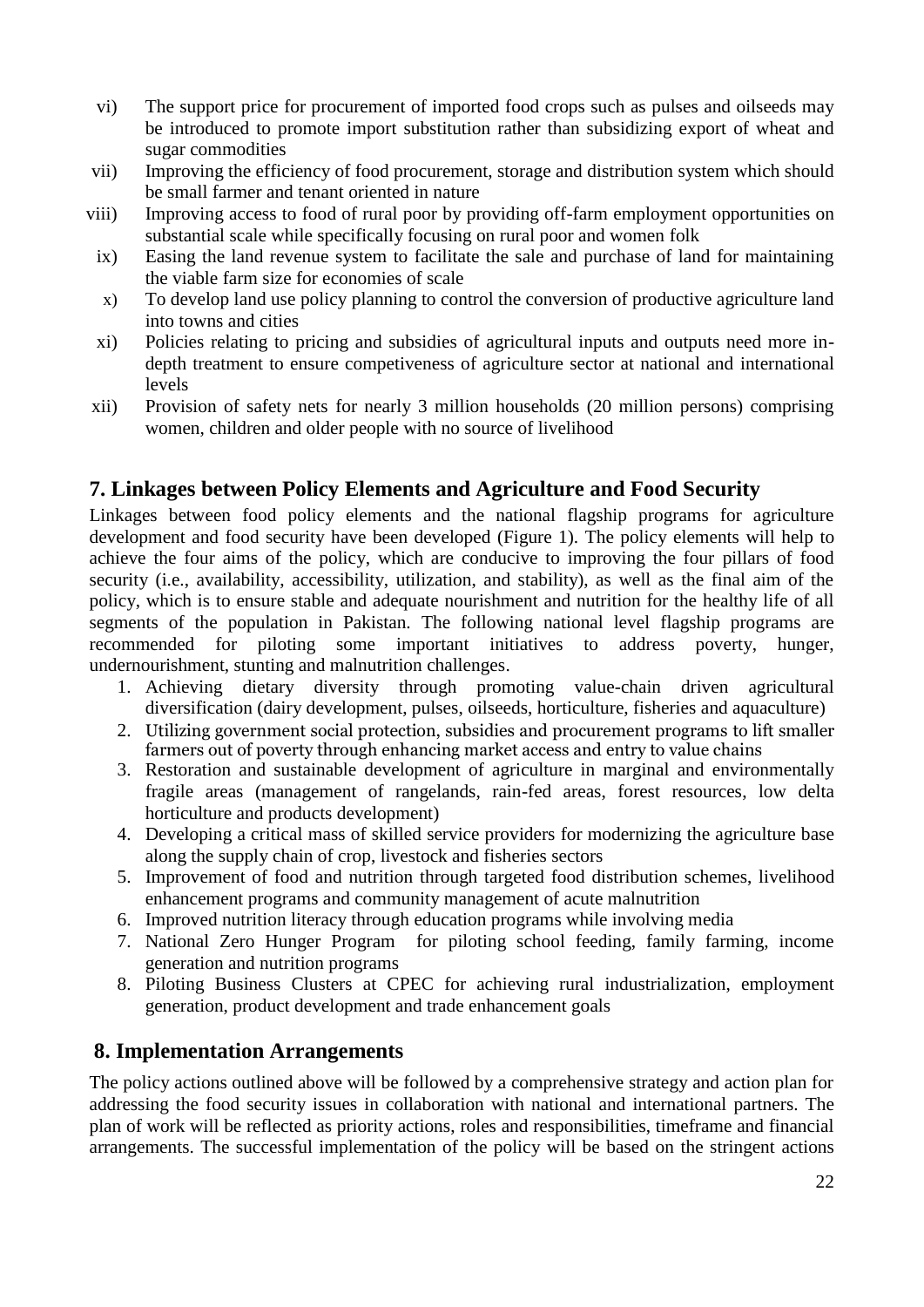like: a) cost-benefit analysis of policy measures to prioritise them into those of most value in the short, medium and long term, and to recognise trade-offs, b) commitment to the high impact, flagship programs that need public funding and government leadership, and specific time-frames to produce desired results, c) structuring and resourcing of government institutions according to activities prioritised under the policy, with appropriate coordinating mechanisms, d) government spending to leverage private sector investments for accelerating the attainment of food security goals, f) providing sufficient financial incentives through taxation and subsidy regimes with minimal distortionary effects, g) using communication, education and awareness methods customised to the language and literacy status of intended audiences, h) media and public submissions to achieve cross-section food security.

Implementation of the policy will require the involvement of various ministries, commissions, departments, institutions at the federal and provincial levels along with contribution from UN agencies and other international organizations. However, the main operational responsibility for most of the actions will be with the provincial governments. In addition, the new policy directions will require drawing in government institutions, including agriculture research and extension organizations, food departments, dairy and livestock institutions, on-farm water management & irrigation establishments, forest and fisheries departments, health & education, social welfare and women's development at the sub-provincial level – particularly at the district and union council levels. It will require working with the private sector, Rural Support Programs (RSPs), NGOs/Civil Society Organizations (CSOs), academia, farmers' organizations, value chain actors, processing industry, local bodies, and consumers.

In order to implement this policy, complementary policies, plans, and programs will need to be prepared by each of the provinces and regions and, where needed, the MNFSR shall provide support. To date, a policy framework for expanding agriculture base in the country is already prepared in close collaboration with all partners from provincial and federal governments, private sector, NGOs, and other development agencies.

#### <span id="page-27-0"></span>**8.1 Role of the MNFSR**

The MNFSR would play an overarching role, including monitoring, reporting, and addressing highlevel policy issues. The MNFSR will also continue to take the lead in addressing national, interprovincial, and international coordination issues including international trade and crosssectoral linkages.

The MNFSR will have oversight of policy implementation through an Implementation Committee. The Committee will be chaired by the Federal Secretary of the MNFSR and include the secretaries of relevant ministries, commissions, and programmes at the federal and provincial levels and representatives from academia, the private sector, and civil society organizations. The Committee will review the progress of overall actions at the federal level, including the formulation and enforcement of legislation and regulations, and report regularly to the MNFSR and the prime minister. The MNFSR will also create councils or commissions to monitor and report on specific activities and programmes. One of these will be the National Food Security Council, which will address food and nutritional security issues and comprises of concerned government agencies at the federal and provincial levels, as well as NGOs/CSOs and the private sector. Although the provinces are to take the lead in agriculture matters, the MNFSR will continue to play an overall coordination and support role in many aspects related to agriculture and food security. These will include: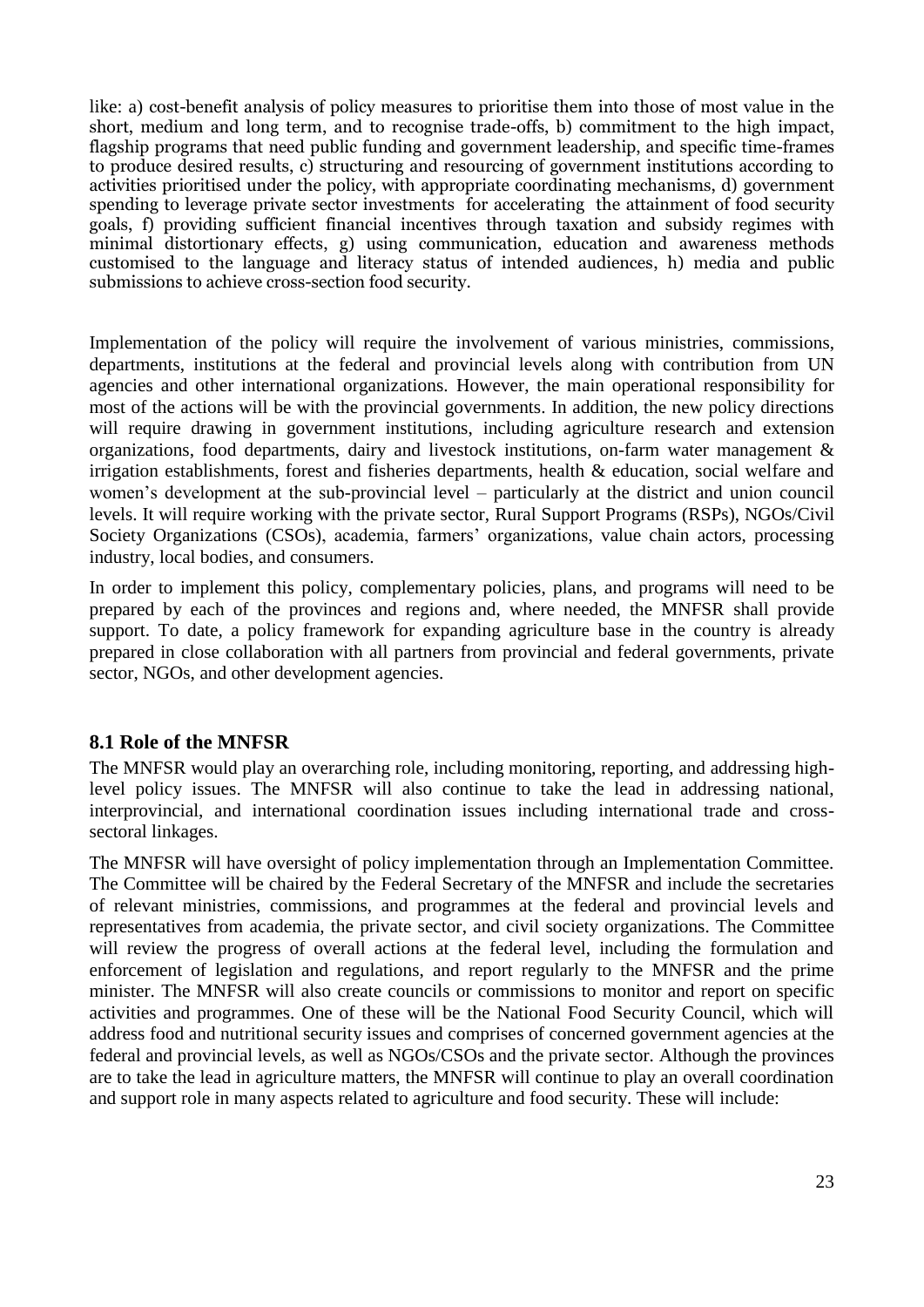- The handling of interprovincial issues, such as the interprovincial trade in inputs and outputs, and the framing of legislative and regulatory measures, ensuring that provincial and federal regulations and laws are complementary rather than conflicting
- Restructure NARS for improving coordination and linkages in shortest possible time
- The coordination of research activities between national, provincial and international systems while sharing knowledge, innovations, outputs and best practices
- The promotion of international collaboration with other countries under bilateral arrangements, the CG-system, United Nations, and other international partners
- Harmonizing the provincial and federal research systems through exchanging human resources, sharing research facilities and providing best learning opportunities for scientists and young graduates
- The monitoring of national food and agriculture supplies to ensure their timeliness and adequacy, quality/safety, and management of the import and export of essential items
- The provision of advice on international trade and tariff regimes, particularly with regards to phyto-sanitary and quarantine measures
- The surveillance of national quarantine and trans-boundary pests and diseases and the coordination of control measures
- Cooperation and collaboration with other federal and national institutions whose work relates to agriculture and food security
- Impacts analysis of specific programs implemented for addressing poverty and hunger challenges through regular systematic data collection at the farm and household levels; and
- Promote nutrition-specific, policy-relevant research on food systems and food demand, using an interdisciplinary systems approach, to understand the drivers and determinants of food choices as well as the gaps in evidence on such decisions

#### <span id="page-28-0"></span>**8.2 Role of Federal and Provincial Governments**

The institutional setup for agriculture and food security has undergone significant changes after the devolution that took place following the adoption of 18th Amendment, with the provinces taking over responsibility for agriculture and rural development. The creation of the MNFSR in 2011, which replaced the devolved ministry of Food, Agriculture and Livestock, clearly indicated that there was a need for a new national policy direction, particularly to address key challenges such as technology gaps, food insecurity, and poor nutritional levels. These factors affect all provinces, but need a strong direction and coordinating effort at the national level. The provincial governments are supposed to substantially increase resources to implement activities under their Annual Development Plans. In order to guide their activities and investments in agriculture, some provinces have started work on the preparation of provincial policies, strategies, and investment plans. However, the provinces need an overall vision and direction for agricultural development to ensure that synergies are maximized and overlaps minimized. Moreover, certain activities, such as national priority setting, trade policies, national and trans-boundary pest and disease surveillance, the certification of agriculture products at international standards, and strategic and basic research on topics of national importance, remain areas that the federal Government needs to take the lead in consultation with the provinces.